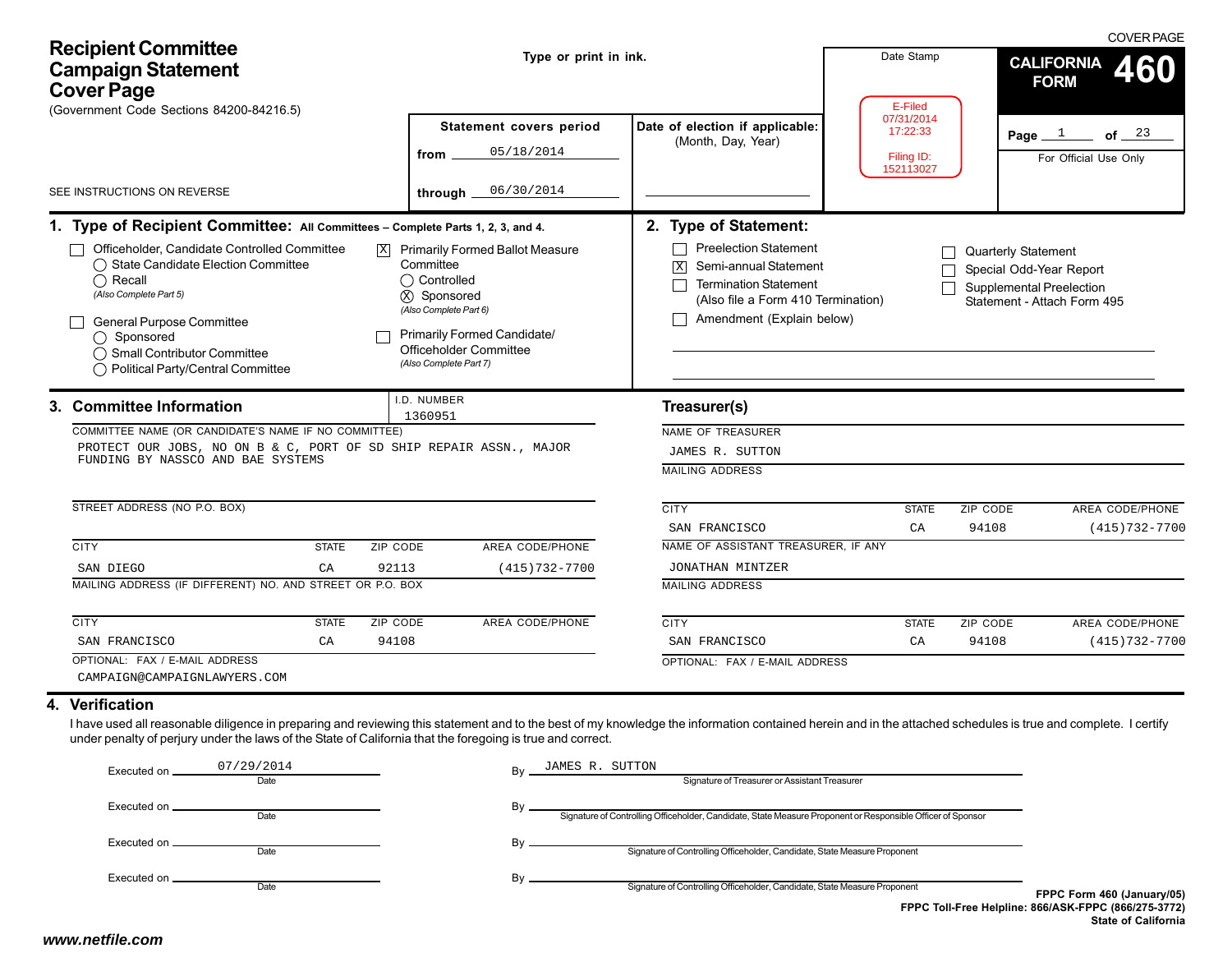COVER PAGE - PART 2

|          | <b>FORM</b> |         | CALIFORNIA 460 |
|----------|-------------|---------|----------------|
| Page $2$ |             | of $23$ |                |

# **5. Officeholder or Candidate Controlled Committee**

| NAME OF OFFICEHOLDER OR CANDIDATE                                          |             |              |            |
|----------------------------------------------------------------------------|-------------|--------------|------------|
| OFFICE SOUGHT OR HELD (INCLUDE LOCATION AND DISTRICT NUMBER IF APPLICABLE) |             |              |            |
| RESIDENTIAL/BUSINESS ADDRESS (NO. AND STREET)                              | <b>CITY</b> | <b>STATE</b> | <b>ZIP</b> |

**Related Committees Not Included in this Statement:** *List any committees not included in this statement that are controlled by you or are primarily formed to receive contributions or make expenditures on behalf of your candidacy.*

| <b>COMMITTEE NAME</b>    |                              |          | I.D. NUMBER |                       |
|--------------------------|------------------------------|----------|-------------|-----------------------|
|                          |                              |          |             |                       |
| <b>NAME OF TREASURER</b> |                              |          |             | CONTROLLED COMMITTEE? |
|                          |                              |          | <b>YES</b>  | <b>NO</b>             |
| <b>COMMITTEE ADDRESS</b> | STREET ADDRESS (NO P.O. BOX) |          |             |                       |
|                          |                              |          |             |                       |
| <b>CITY</b>              | <b>STATE</b>                 | ZIP CODE |             | AREA CODE/PHONE       |
|                          |                              |          |             |                       |
| <b>COMMITTEE NAME</b>    |                              |          | I.D. NUMBER |                       |
|                          |                              |          |             |                       |
|                          |                              |          |             |                       |
| <b>NAME OF TREASURER</b> |                              |          |             | CONTROLLED COMMITTEE? |
|                          |                              |          | <b>YES</b>  | NO                    |
| <b>COMMITTEE ADDRESS</b> | STREET ADDRESS (NO P.O. BOX) |          |             |                       |
|                          |                              |          |             |                       |
| <b>CITY</b>              | <b>STATE</b>                 | ZIP CODE |             | AREA CODE/PHONE       |

# **6. Primarily Formed Ballot Measure Committee**

| NAME OF BALLOT MEASURE                                                 |  |  |  |  |  |
|------------------------------------------------------------------------|--|--|--|--|--|
| REFERENDUM OF ORDINANCES RELATED TO BARRIO LOGAN COMMUNITY PLAN UPDATE |  |  |  |  |  |

| <b>BALLOT NO. OR LETTER</b> | <b>JURISDICTION</b>   | <b>SUPPORT</b>      |
|-----------------------------|-----------------------|---------------------|
|                             | OF SAN DIEGO<br>ICTTY | X <br><b>OPPOSE</b> |

**Identify the controlling officeholder, candidate, or state measure proponent, if any.**

NAME OF OFFICEHOLDER, CANDIDATE, OR PROPONENT

| OFFICE SOUGHT OR HELD | <b>I DISTRICT NO. IF ANY</b> |
|-----------------------|------------------------------|
|                       |                              |
|                       |                              |

#### **7. Primarily Formed Candidate/Officeholder Committee** *List names of officeholder(s) or candidate(s) for which this committee is primarily formed.*

| NAME OF OFFICEHOLDER OR CANDIDATE | OFFICE SOUGHT OR HELD | <b>SUPPORT</b><br><b>OPPOSE</b> |
|-----------------------------------|-----------------------|---------------------------------|
| NAME OF OFFICEHOLDER OR CANDIDATE | OFFICE SOUGHT OR HELD | <b>SUPPORT</b><br><b>OPPOSE</b> |
| NAME OF OFFICEHOLDER OR CANDIDATE | OFFICE SOUGHT OR HELD | <b>SUPPORT</b><br><b>OPPOSE</b> |
| NAME OF OFFICEHOLDER OR CANDIDATE | OFFICE SOUGHT OR HELD | <b>SUPPORT</b><br><b>OPPOSE</b> |

*Attach continuation sheets if necessary*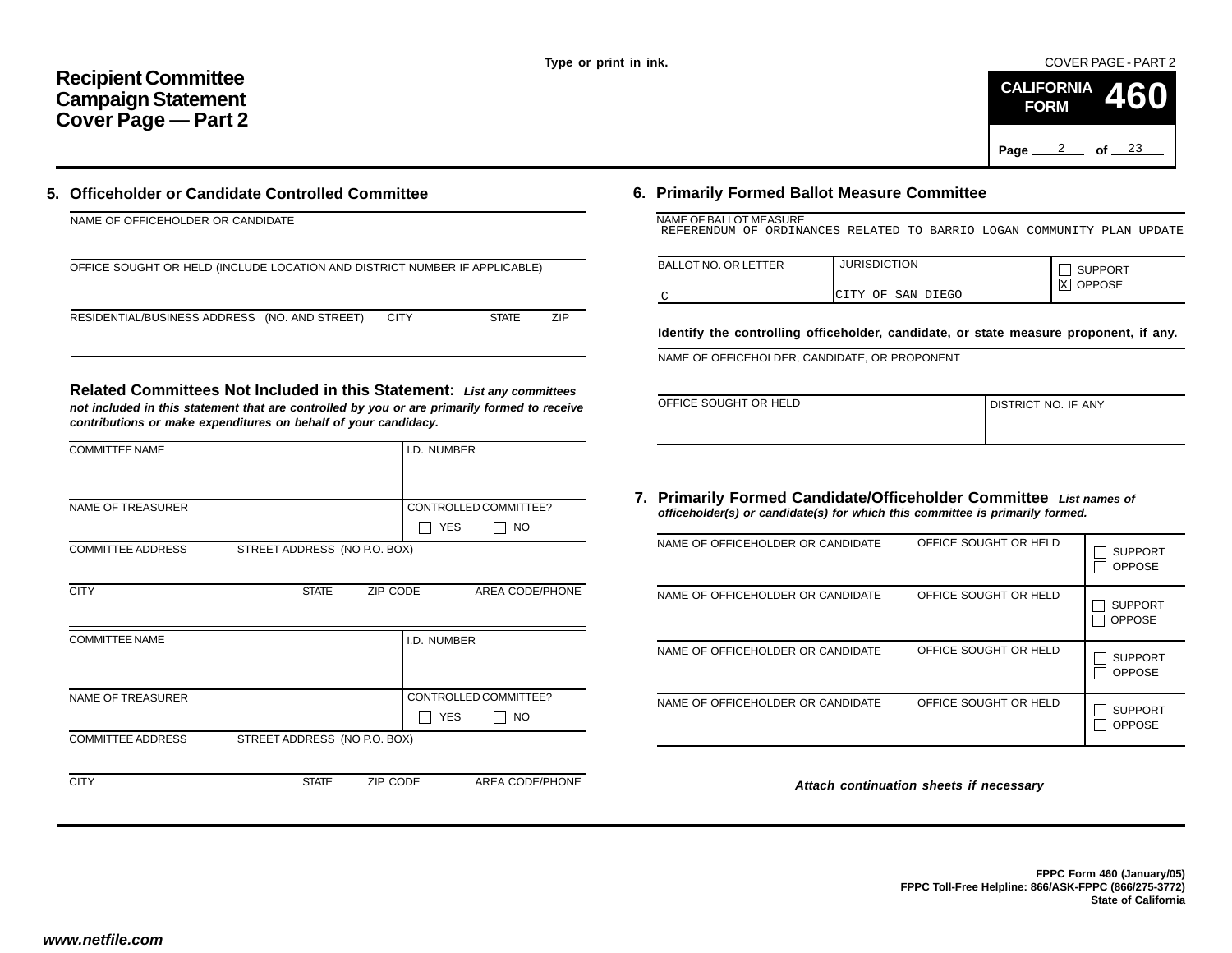| <b>Campaign Disclosure Statement</b>                                                                 |                                             | Type or print in ink.         |  |                                                                                        |                  |                               | <b>SUMMARY PAGE</b>                                                                                                                                                                                                                                                                                                 |  |  |
|------------------------------------------------------------------------------------------------------|---------------------------------------------|-------------------------------|--|----------------------------------------------------------------------------------------|------------------|-------------------------------|---------------------------------------------------------------------------------------------------------------------------------------------------------------------------------------------------------------------------------------------------------------------------------------------------------------------|--|--|
| <b>Summary Page</b>                                                                                  | Amounts may be rounded<br>to whole dollars. |                               |  |                                                                                        |                  | Statement covers period       | <b>CALIFORNIA</b><br>460                                                                                                                                                                                                                                                                                            |  |  |
|                                                                                                      |                                             |                               |  |                                                                                        | from $\_\_$      | 05/18/2014                    | <b>FORM</b>                                                                                                                                                                                                                                                                                                         |  |  |
|                                                                                                      |                                             |                               |  |                                                                                        | through $\equiv$ | 06/30/2014                    | Page $3$ of $23$                                                                                                                                                                                                                                                                                                    |  |  |
| SEE INSTRUCTIONS ON REVERSE<br>NAME OF FILER                                                         |                                             |                               |  |                                                                                        |                  |                               | I.D. NUMBER                                                                                                                                                                                                                                                                                                         |  |  |
| PROTECT OUR JOBS, NO ON B & C, PORT OF SD SHIP REPAIR ASSN., MAJOR FUNDING BY NASSCO AND BAE SYSTEMS |                                             |                               |  |                                                                                        |                  |                               | 1360951                                                                                                                                                                                                                                                                                                             |  |  |
| <b>Contributions Received</b>                                                                        |                                             | Column A<br>TOTAL THIS PERIOD |  | <b>Column B</b><br><b>CALENDAR YEAR</b>                                                |                  |                               | <b>Calendar Year Summary for Candidates</b>                                                                                                                                                                                                                                                                         |  |  |
|                                                                                                      |                                             | (FROM ATTACHED SCHEDULES)     |  | TOTAL TO DATE                                                                          |                  | <b>General Elections</b>      | Running in Both the State Primary and                                                                                                                                                                                                                                                                               |  |  |
|                                                                                                      |                                             |                               |  | $\frac{1}{2}$                                                                          | 945,883.31       |                               | $1/1$ through $6/30$<br>7/1 to Date                                                                                                                                                                                                                                                                                 |  |  |
|                                                                                                      |                                             | 0.00                          |  |                                                                                        | 0.00             |                               |                                                                                                                                                                                                                                                                                                                     |  |  |
|                                                                                                      |                                             |                               |  | \$945,883.31                                                                           |                  | 20. Contributions<br>Received | $\frac{1}{2}$ $\frac{1}{2}$ $\frac{1}{2}$ $\frac{1}{2}$ $\frac{1}{2}$ $\frac{1}{2}$ $\frac{1}{2}$ $\frac{1}{2}$ $\frac{1}{2}$ $\frac{1}{2}$ $\frac{1}{2}$ $\frac{1}{2}$ $\frac{1}{2}$ $\frac{1}{2}$ $\frac{1}{2}$ $\frac{1}{2}$ $\frac{1}{2}$ $\frac{1}{2}$ $\frac{1}{2}$ $\frac{1}{2}$ $\frac{1}{2}$ $\frac{1}{2}$ |  |  |
|                                                                                                      |                                             | 0.00                          |  |                                                                                        | 0.00             | 21. Expenditures              |                                                                                                                                                                                                                                                                                                                     |  |  |
|                                                                                                      |                                             |                               |  | \$945,883.31                                                                           |                  | Made                          | $\sim$ $\sim$ $\sim$ $\sim$                                                                                                                                                                                                                                                                                         |  |  |
| <b>Expenditures Made</b>                                                                             |                                             |                               |  |                                                                                        |                  |                               | <b>Expenditure Limit Summary for State</b>                                                                                                                                                                                                                                                                          |  |  |
|                                                                                                      |                                             |                               |  |                                                                                        |                  | <b>Candidates</b>             |                                                                                                                                                                                                                                                                                                                     |  |  |
|                                                                                                      |                                             | 0.00                          |  |                                                                                        | 0.00             |                               | 22. Cumulative Expenditures Made*                                                                                                                                                                                                                                                                                   |  |  |
|                                                                                                      |                                             |                               |  | $\mathbb{S}$                                                                           | 918,164.20       |                               | (If Subject to Voluntary Expenditure Limit)                                                                                                                                                                                                                                                                         |  |  |
|                                                                                                      |                                             |                               |  |                                                                                        | 73,430.30        | Date of Election              | Total to Date                                                                                                                                                                                                                                                                                                       |  |  |
|                                                                                                      |                                             | 0.00                          |  |                                                                                        | 0.00             | (mm/dd/yy)                    |                                                                                                                                                                                                                                                                                                                     |  |  |
|                                                                                                      |                                             |                               |  | $\frac{1}{2}$                                                                          | 991,594.50       |                               | $\frac{1}{2}$                                                                                                                                                                                                                                                                                                       |  |  |
| <b>Current Cash Statement</b>                                                                        |                                             |                               |  |                                                                                        |                  | $\frac{1}{2}$                 | $\sim$                                                                                                                                                                                                                                                                                                              |  |  |
| 12. Beginning Cash Balance  Previous Summary Page, Line 16 \$ 18 207, 793.18                         |                                             |                               |  | To calculate Column B, add                                                             |                  |                               |                                                                                                                                                                                                                                                                                                                     |  |  |
|                                                                                                      |                                             | $\frac{27}{1}$ , 750.00       |  | amounts in Column A to the<br>corresponding amounts                                    |                  |                               |                                                                                                                                                                                                                                                                                                                     |  |  |
|                                                                                                      |                                             | 0.00                          |  | from Column B of your last                                                             |                  | reported in Column B.         | *Amounts in this section may be different from amounts                                                                                                                                                                                                                                                              |  |  |
|                                                                                                      |                                             | 201,404.42                    |  | report. Some amounts in<br>Column A may be negative                                    |                  |                               |                                                                                                                                                                                                                                                                                                                     |  |  |
| 16. <b>ENDING CASH BALANCE</b> Add Lines 12 + 13 + 14, then subtract Line 15 \$                      |                                             | 34,138.76                     |  | figures that should be                                                                 |                  |                               |                                                                                                                                                                                                                                                                                                                     |  |  |
| If this is a termination statement, Line 16 must be zero.                                            |                                             |                               |  | subtracted from previous<br>period amounts. If this is<br>the first report being filed |                  |                               |                                                                                                                                                                                                                                                                                                                     |  |  |
|                                                                                                      | \$                                          | 0.00                          |  | for this calendar year, only<br>carry over the amounts                                 |                  |                               |                                                                                                                                                                                                                                                                                                                     |  |  |
| <b>Cash Equivalents and Outstanding Debts</b>                                                        |                                             |                               |  | from Lines 2, 7, and 9 (if<br>any).                                                    |                  |                               |                                                                                                                                                                                                                                                                                                                     |  |  |
|                                                                                                      | S.                                          | 0.00                          |  |                                                                                        |                  |                               |                                                                                                                                                                                                                                                                                                                     |  |  |
|                                                                                                      | - \$                                        | 73,430.30                     |  |                                                                                        |                  |                               | FPPC Form 460 (January/05)<br>FPPC Toll-Free Helpline: 866/ASK-FPPC (866/275-3772)                                                                                                                                                                                                                                  |  |  |
|                                                                                                      |                                             |                               |  |                                                                                        |                  |                               |                                                                                                                                                                                                                                                                                                                     |  |  |
| www.netfile.com                                                                                      |                                             |                               |  |                                                                                        |                  |                               |                                                                                                                                                                                                                                                                                                                     |  |  |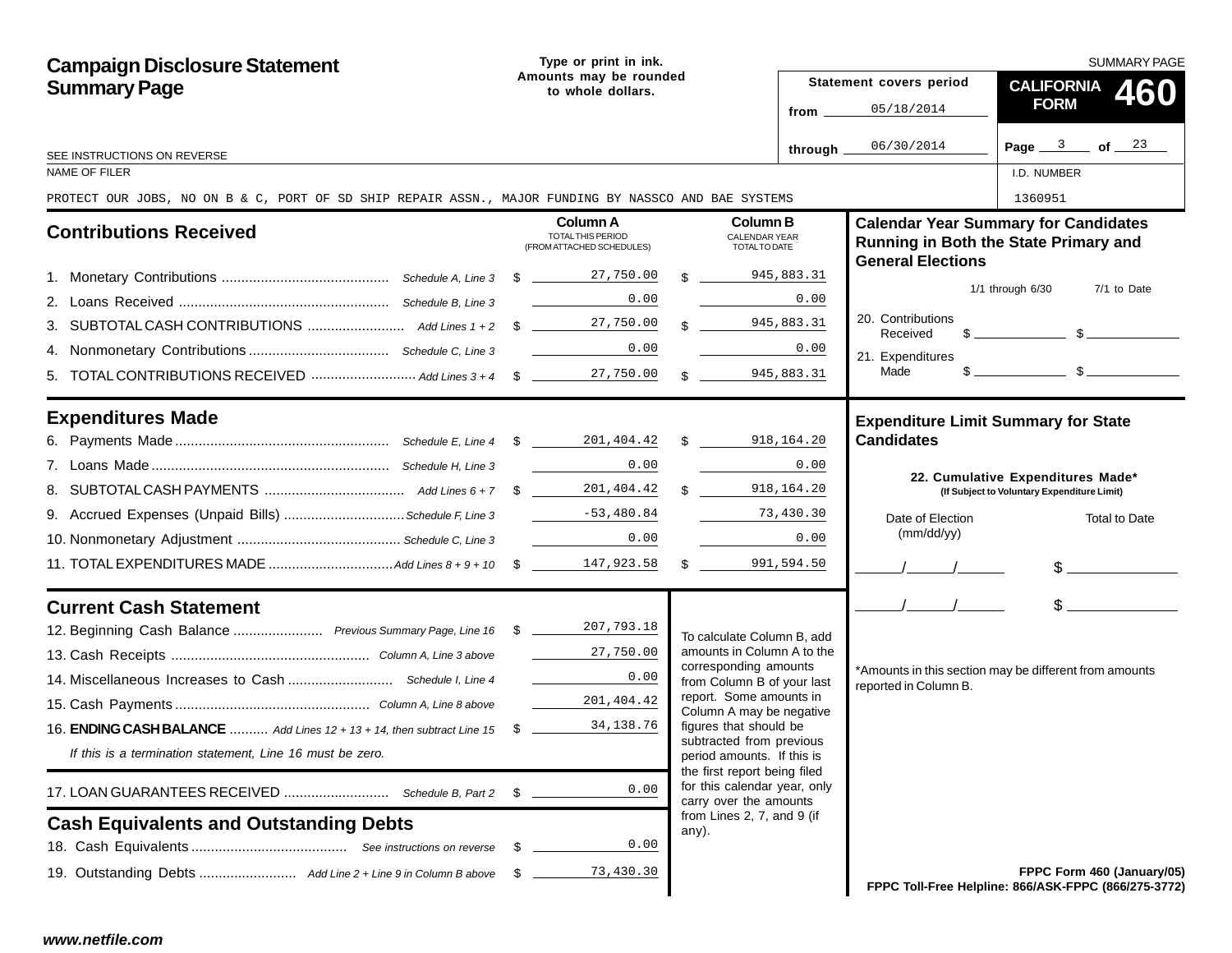**Schedule AMonetary Contributions Received Page**  $\frac{4}{5}$  of  $\frac{23}{5}$ **Type or print in ink. Amounts may be rounded to whole dollars.**PER ELECTIONTO DATE(IF REQUIRED) CUMULATIVE TO DATECALENDAR YEAR(JAN. 1 - DEC. 31) AMOUNTRECEIVED THISPERIODIF AN INDIVIDUAL, ENTER OCCUPATION AND EMPLOYER (IF SELF-EMPLOYED, ENTER NAME OF BUSINESS) DATE RECEIVEDSEE INSTRUCTIONS ON REVERSENAME OF FILER I.D. NUMBERSCHEDULE A**SUBTOTAL \$ CALIFORNIAFORMStatement covers period fromthrough**  $06/30/2014$ **Schedule A Summary** 1. Amount received this period – itemized monetary contributions. (Include all Schedule A subtotals.) ........................................................................................................ \$ 2. Amount received this period – unitemized monetary contributions of less than \$100 ............................. \$ 3. Total monetary contributions received this period. (Add Lines 1 and 2. Enter here and on the Summary Page, Column A, Line 1.) ....................... **TOTAL \$** FULL NAME, STREET ADDRESS AND ZIP CODE OF CONTRIBUTOR (IF COMMITTEE, ALSO ENTER I.D. NUMBER) **CONTRIBUTOR** CODE\*\*Contributor CodesIND – IndividualCOM – Recipient Committee (other than PTY or SCC) OTH – Other (e.g., business entity) PTY – Political Party SCC – Small Contributor Committee $\Box$ IND COM  $\overline{\text{X}}$  OTH  $\sqcap$  PTY  $\Box$ SCC **460** $\Box$ IND  $\Box$ COM  $\overline{\overline{\mathbb{X}}}$ ОТН PTY  $\Box$ SCC ⊠IND  $\Box$ COM  $\Box$ OTH PTYSCC  $\Box$ IND COM xIOTH  $\Box$  PTY SCC  $\Box$ IND  $\Box$ COM **XIOTH**  $\sqcap$  PTY  $\Box$ scc <sup>4</sup> <sup>23</sup> 05/18/2014 06/30/2014 PROTECT OUR JOBS, NO ON B & C, PORT OF SD SHIP REPAIR ASSN., MAJOR FUNDING BY NASSCO AND BAE SYSTEMSs 1360951 06/09/2014 BARRETT ENGINEERED PUMPS SAN DIEGO, CA 921131,500.00 1,500.00  $05/30/2014$  CARLSON & BEAULOYE AIR POWER INC. SAN DIEGO, CA 92113500.00 500.00 05/20/2014 DANIEL FLOOD CHULA VISTA, CA 91914 GENERAL MANAGER CONTINENTAL MARITIME1,000.00 1,000.00  $05/27/2014$  KYOCERA AMERICA SAN DIEGO, CA 921231,500.00 1,500.00 05/20/2014 PROPULSION CONTROLS ENGINEERING SAN DIEGO, CA 921132,500.00 2,500.00 7,000.0027,750.000.0027,750.00

**FPPC Form 460 (January/05) FPPC Toll-Free Helpline: 866/ASK-FPPC (866/275-3772)**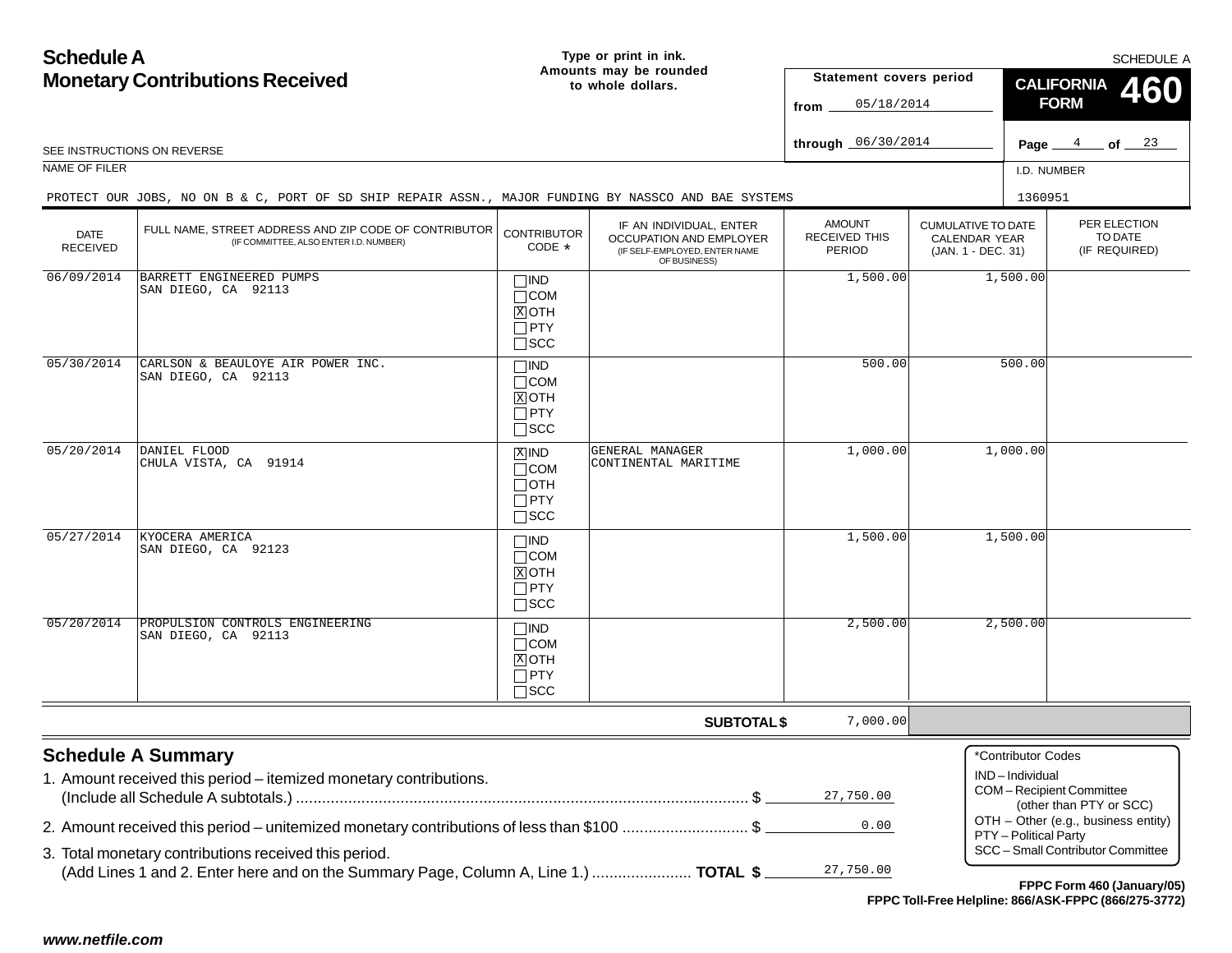| <b>Schedule A (Continuation Sheet)</b>                                                   |                                                                                                      | Type or print in ink.                                                 |                                                                                                            | SCHEDULE A (CONT.)                              |                                                                         |                    |                                          |                            |  |
|------------------------------------------------------------------------------------------|------------------------------------------------------------------------------------------------------|-----------------------------------------------------------------------|------------------------------------------------------------------------------------------------------------|-------------------------------------------------|-------------------------------------------------------------------------|--------------------|------------------------------------------|----------------------------|--|
|                                                                                          | <b>Monetary Contributions Received</b>                                                               | Amounts may be rounded                                                |                                                                                                            | <b>Statement covers period</b>                  |                                                                         | <b>CALIFORNIA</b>  |                                          |                            |  |
|                                                                                          |                                                                                                      | to whole dollars.                                                     |                                                                                                            | 05/18/2014<br>from                              |                                                                         | 460<br><b>FORM</b> |                                          |                            |  |
|                                                                                          |                                                                                                      |                                                                       |                                                                                                            |                                                 |                                                                         |                    |                                          |                            |  |
|                                                                                          |                                                                                                      |                                                                       |                                                                                                            | 06/30/2014<br>through                           |                                                                         |                    | Page $5$ of $23$                         |                            |  |
| NAME OF FILER                                                                            |                                                                                                      |                                                                       |                                                                                                            |                                                 |                                                                         | I.D. NUMBER        |                                          |                            |  |
|                                                                                          | PROTECT OUR JOBS, NO ON B & C, PORT OF SD SHIP REPAIR ASSN., MAJOR FUNDING BY NASSCO AND BAE SYSTEMS |                                                                       |                                                                                                            |                                                 |                                                                         | 1360951            |                                          |                            |  |
| <b>DATE</b><br><b>RECEIVED</b>                                                           | FULL NAME, STREET ADDRESS AND ZIP CODE OF CONTRIBUTOR<br>(IF COMMITTEE, ALSO ENTER I.D. NUMBER)      | <b>CONTRIBUTOR</b><br>CODE *                                          | IF AN INDIVIDUAL, ENTER<br><b>OCCUPATION AND EMPLOYER</b><br>(IF SELF-EMPLOYED, ENTER NAME<br>OF BUSINESS) | <b>AMOUNT</b><br><b>RECEIVED THIS</b><br>PERIOD | <b>CUMULATIVE TO DATE</b><br><b>CALENDAR YEAR</b><br>(JAN. 1 - DEC. 31) |                    | PER ELECTION<br>TO DATE<br>(IF REQUIRED) |                            |  |
| 05/27/2014                                                                               | SAN DIEGO PORT TENANTS POLITICAL ACTION<br>COMMITTEE (ID# 1337894)<br>SAN DIEGO, CA 92119            | $\square$ IND<br>$X$ COM<br>$\Box$ OTH<br>$\Box$ PTY<br>$\square$ SCC |                                                                                                            | 3,000.00                                        |                                                                         | 3,000.00           |                                          |                            |  |
| 06/02/2014                                                                               | SLOAN ELECTROMECHANICAL SERVICE AND SALES<br>SAN DIEGO, CA 92113                                     | $\Box$ IND<br>$\Box$ COM<br>$X$ OTH<br>$\Box$ PTY<br>$\square$ SCC    |                                                                                                            | 2,500.00                                        |                                                                         | 2,500.00           |                                          |                            |  |
| 05/22/2014                                                                               | SUNROAD MARINA PARTNERS, LP<br>SAN DIEGO, CA 92121                                                   | $\Box$ IND<br>$\Box$ COM<br>$X$ OTH<br>$\Box$ PTY<br>$\square$ SCC    |                                                                                                            | 250.00                                          |                                                                         | 250.00             |                                          |                            |  |
| 05/27/2014                                                                               | U.S. JOINER LLX<br>CROZET, VA 22932                                                                  | $\Box$ IND<br>$\Box$ COM<br>$X$ OTH<br>$\Box$ PTY<br>$\square$ SCC    |                                                                                                            | 10,000.00                                       |                                                                         | 10,000.00          |                                          |                            |  |
| 05/20/2014                                                                               | ULVA INSULATION SYSTEMS, LLC<br>SPARTANBURG, SC 29307                                                | $\Box$ IND<br>$\Box$ COM<br>$X$ OTH<br>$\Box$ PTY<br>$\square$ SCC    |                                                                                                            | 2,000.00                                        |                                                                         | 2,000.00           |                                          |                            |  |
|                                                                                          |                                                                                                      |                                                                       | <b>SUBTOTAL \$</b>                                                                                         | 17,750.00                                       |                                                                         |                    |                                          |                            |  |
| *Contributor Codes<br>IND-Individual<br>COM-Recipient Committee<br>PTY - Political Party | (other than PTY or SCC)<br>OTH - Other (e.g., business entity)<br>SCC - Small Contributor Committee  |                                                                       |                                                                                                            |                                                 | FPPC Toll-Free Helpline: 866/ASK-FPPC (866/275-3772)                    |                    |                                          | FPPC Form 460 (January/05) |  |
| www.netfile.com                                                                          |                                                                                                      |                                                                       |                                                                                                            |                                                 |                                                                         |                    |                                          |                            |  |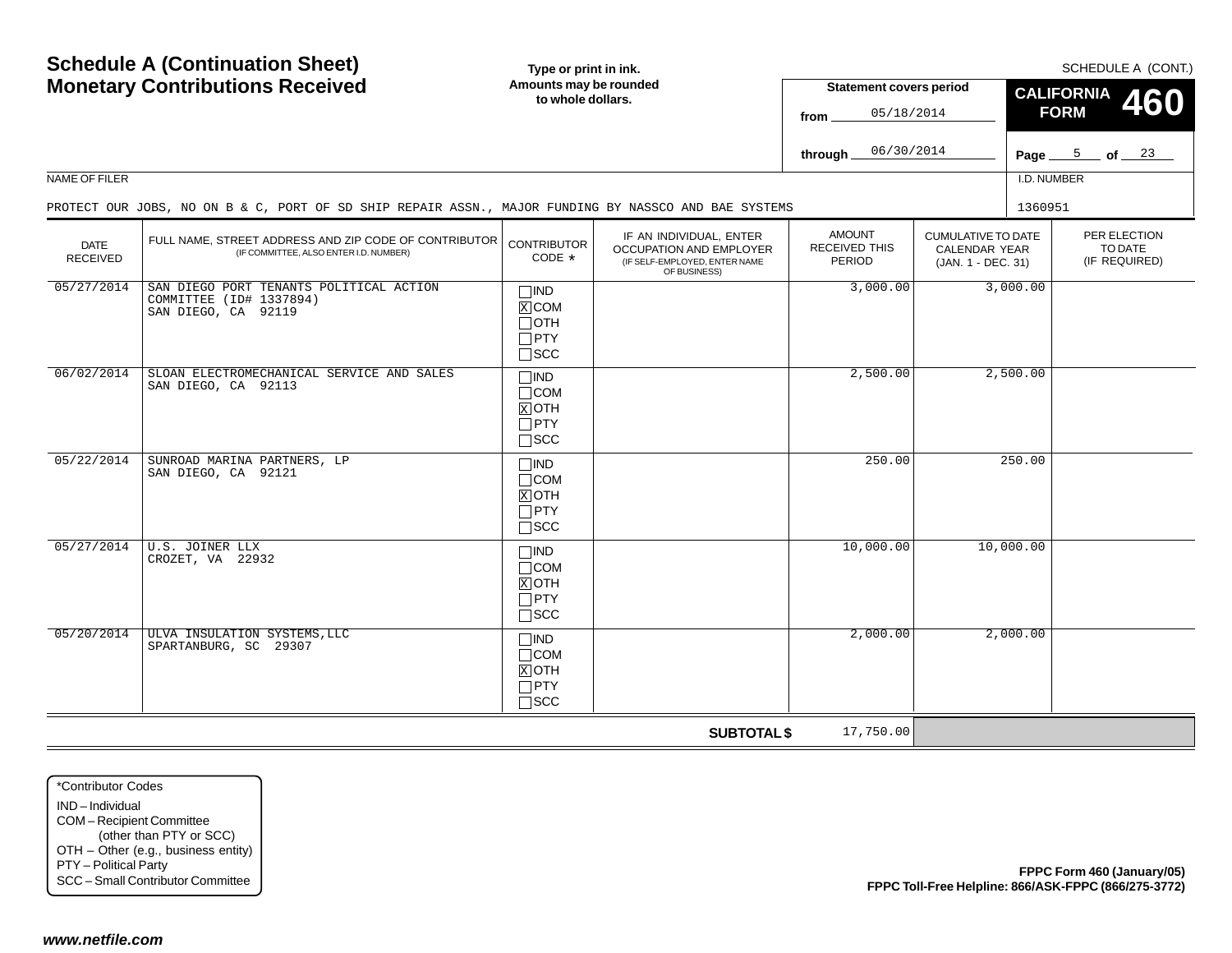| <b>Schedule A (Continuation Sheet)</b>                                                                      |                                                                                                      | Type or print in ink.                                                 |                                                                                                     | SCHEDULE A (CONT.)                       |                                                                         |                    |             |                                          |  |
|-------------------------------------------------------------------------------------------------------------|------------------------------------------------------------------------------------------------------|-----------------------------------------------------------------------|-----------------------------------------------------------------------------------------------------|------------------------------------------|-------------------------------------------------------------------------|--------------------|-------------|------------------------------------------|--|
|                                                                                                             | <b>Monetary Contributions Received</b>                                                               | Amounts may be rounded                                                |                                                                                                     | <b>Statement covers period</b>           |                                                                         | <b>CALIFORNIA</b>  |             |                                          |  |
|                                                                                                             |                                                                                                      | to whole dollars.                                                     |                                                                                                     | 05/18/2014                               |                                                                         | 460<br><b>FORM</b> |             |                                          |  |
|                                                                                                             |                                                                                                      |                                                                       |                                                                                                     | from                                     |                                                                         |                    |             |                                          |  |
|                                                                                                             |                                                                                                      |                                                                       |                                                                                                     | 06/30/2014<br>through                    |                                                                         | Page_              | $6$ of $23$ |                                          |  |
| NAME OF FILER                                                                                               |                                                                                                      |                                                                       |                                                                                                     |                                          |                                                                         | I.D. NUMBER        |             |                                          |  |
|                                                                                                             | PROTECT OUR JOBS, NO ON B & C, PORT OF SD SHIP REPAIR ASSN., MAJOR FUNDING BY NASSCO AND BAE SYSTEMS |                                                                       |                                                                                                     |                                          |                                                                         | 1360951            |             |                                          |  |
| <b>DATE</b><br>RECEIVED                                                                                     | FULL NAME, STREET ADDRESS AND ZIP CODE OF CONTRIBUTOR<br>(IF COMMITTEE, ALSO ENTER I.D. NUMBER)      | <b>CONTRIBUTOR</b><br>CODE *                                          | IF AN INDIVIDUAL, ENTER<br>OCCUPATION AND EMPLOYER<br>(IF SELF-EMPLOYED, ENTER NAME<br>OF BUSINESS) | <b>AMOUNT</b><br>RECEIVED THIS<br>PERIOD | <b>CUMULATIVE TO DATE</b><br><b>CALENDAR YEAR</b><br>(JAN. 1 - DEC. 31) |                    |             | PER ELECTION<br>TO DATE<br>(IF REQUIRED) |  |
| 06/02/2014                                                                                                  | VIGOR INDUSTRIAL LLC<br>PORTLAND, OR 97217                                                           | $\Box$ IND<br>$\Box$ COM<br>$X$ OTH<br>$\Box$ PTY<br>$\square$ SCC    |                                                                                                     | 3,000.00                                 |                                                                         | 3,000.00           |             |                                          |  |
|                                                                                                             |                                                                                                      | $\Box$ IND<br>$\Box$ COM<br>$\Box$ OTH<br>$\Box$ PTY<br>$\square$ SCC |                                                                                                     |                                          |                                                                         |                    |             |                                          |  |
|                                                                                                             |                                                                                                      | $\Box$ IND<br>$\Box$ COM<br>$\Box$ OTH<br>$\Box$ PTY<br>$\square$ SCC |                                                                                                     |                                          |                                                                         |                    |             |                                          |  |
|                                                                                                             |                                                                                                      | $\Box$ IND<br>$\Box$ COM<br>$\Box$ OTH<br>$\Box$ PTY<br>$\square$ SCC |                                                                                                     |                                          |                                                                         |                    |             |                                          |  |
|                                                                                                             |                                                                                                      | $\Box$ IND<br>$\Box$ COM<br>$\Box$ OTH<br>$\Box$ PTY<br>$\square$ SCC |                                                                                                     |                                          |                                                                         |                    |             |                                          |  |
|                                                                                                             |                                                                                                      |                                                                       | <b>SUBTOTAL \$</b>                                                                                  | 3,000.00                                 |                                                                         |                    |             |                                          |  |
| *Contributor Codes<br>IND-Individual<br>COM-Recipient Committee<br>PTY - Political Party<br>www.netfile.com | (other than PTY or SCC)<br>OTH - Other (e.g., business entity)<br>SCC - Small Contributor Committee  |                                                                       |                                                                                                     |                                          | FPPC Toll-Free Helpline: 866/ASK-FPPC (866/275-3772)                    |                    |             | FPPC Form 460 (January/05)               |  |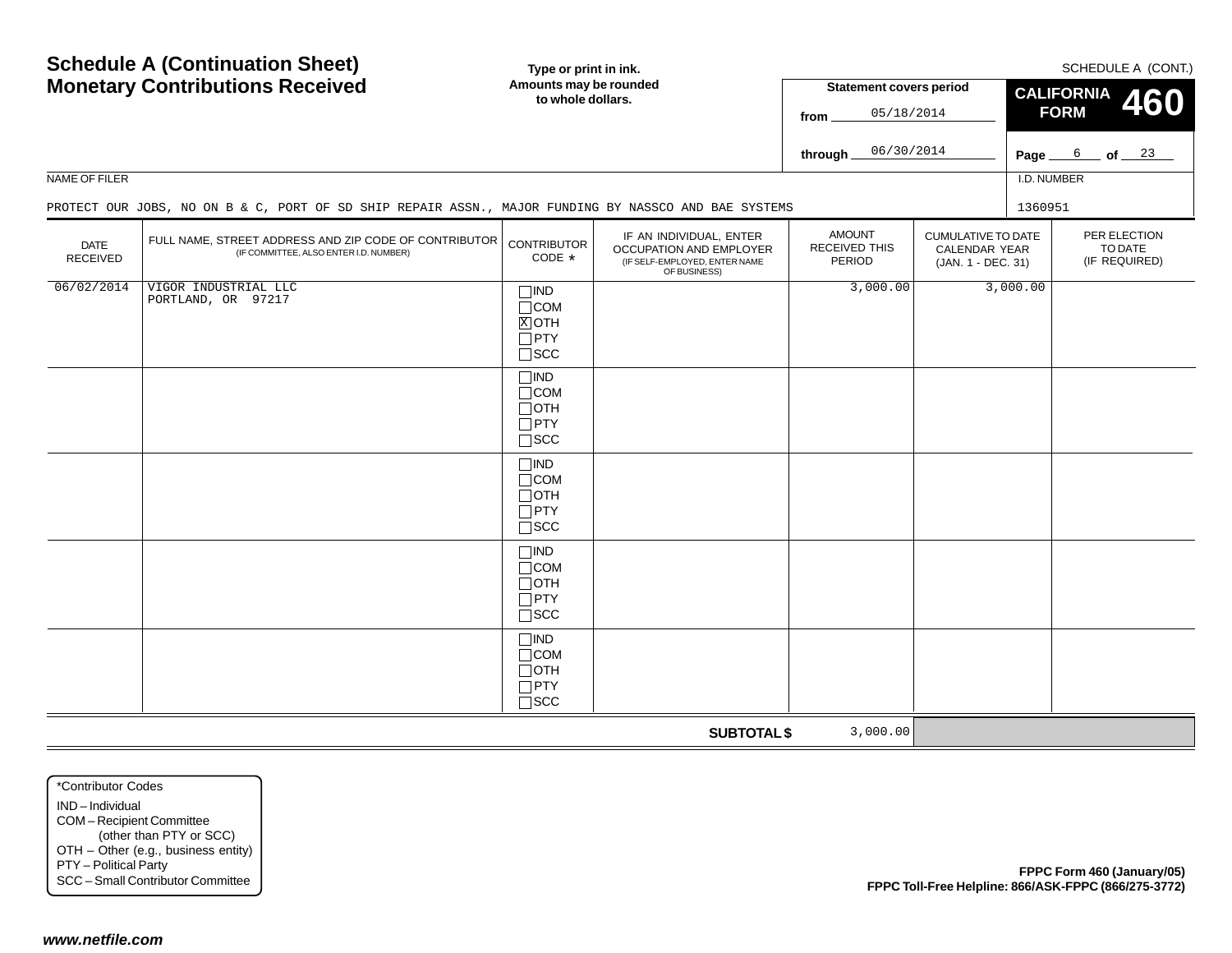| <b>Schedule E</b><br><b>Payments Made</b>                                                            |                                                 | SCHEDULE E |                         |                |         |  |
|------------------------------------------------------------------------------------------------------|-------------------------------------------------|------------|-------------------------|----------------|---------|--|
|                                                                                                      | Type or print in ink.<br>Amounts may be rounded |            | Statement covers period | CALIFORNIA 460 |         |  |
|                                                                                                      | to whole dollars.                               | from       | 05/18/2014              | <b>FORM</b>    |         |  |
| SEE INSTRUCTIONS ON REVERSE                                                                          |                                                 | through    | 06/30/2014              | Page           | of $23$ |  |
| NAME OF FILER                                                                                        |                                                 |            |                         | I.D. NUMBER    |         |  |
| PROTECT OUR JOBS, NO ON B & C, PORT OF SD SHIP REPAIR ASSN., MAJOR FUNDING BY NASSCO AND BAE SYSTEMS | 1360951                                         |            |                         |                |         |  |

# **CODES:** If one of the following codes accurately describes the payment, you may enter the code. Otherwise, describe the payment.

| <b>CMP</b> | campaign paraphernalia/misc.                                  | <b>MBR</b> | member communications                         |      | RAD radio airtime and production costs                        |
|------------|---------------------------------------------------------------|------------|-----------------------------------------------|------|---------------------------------------------------------------|
| <b>CNS</b> | campaign consultants                                          | MTG.       | meetings and appearances                      | RFD. | returned contributions                                        |
| CTB        | contribution (explain nonmonetary)*                           | OFC.       | office expenses                               | SAL  | campaign workers' salaries                                    |
|            | CVC civic donations                                           |            | petition circulating                          |      | TEL t.v. or cable airtime and production costs                |
| - FIL      | candidate filing/ballot fees                                  | PHO.       | phone banks                                   |      | TRC candidate travel, lodging, and meals                      |
| <b>FND</b> | fundraising events                                            |            | POL polling and survey research               |      | TRS staff/spouse travel, lodging, and meals                   |
| IND.       | independent expenditure supporting/opposing others (explain)* |            | POS postage, delivery and messenger services  |      | TSF transfer between committees of the same candidate/sponsor |
| LEG        | legal defense                                                 |            | PRO professional services (legal, accounting) | VOT  | voter registration                                            |
| LП         | campaign literature and mailings                              | PRT        | print ads                                     |      | WEB information technology costs (internet, e-mail)           |

|                                                                                                                                                                                                                                                                                                                                                                                                                                                                                                                                                                                                                                                                                                                                                                                                                                                                                                                                                                                                                                                                                                                                                                                                                                                                        |                   |  | from                             | 05/18/2014 | <b>VINT</b>        |                                      |
|------------------------------------------------------------------------------------------------------------------------------------------------------------------------------------------------------------------------------------------------------------------------------------------------------------------------------------------------------------------------------------------------------------------------------------------------------------------------------------------------------------------------------------------------------------------------------------------------------------------------------------------------------------------------------------------------------------------------------------------------------------------------------------------------------------------------------------------------------------------------------------------------------------------------------------------------------------------------------------------------------------------------------------------------------------------------------------------------------------------------------------------------------------------------------------------------------------------------------------------------------------------------|-------------------|--|----------------------------------|------------|--------------------|--------------------------------------|
| SEE INSTRUCTIONS ON REVERSE                                                                                                                                                                                                                                                                                                                                                                                                                                                                                                                                                                                                                                                                                                                                                                                                                                                                                                                                                                                                                                                                                                                                                                                                                                            |                   |  | through $\overline{\phantom{a}}$ | 06/30/2014 |                    | Page $\frac{7}{2}$ of $\frac{23}{2}$ |
| NAME OF FILER                                                                                                                                                                                                                                                                                                                                                                                                                                                                                                                                                                                                                                                                                                                                                                                                                                                                                                                                                                                                                                                                                                                                                                                                                                                          |                   |  |                                  |            | I.D. NUMBER        |                                      |
| PROTECT OUR JOBS, NO ON B & C, PORT OF SD SHIP REPAIR ASSN., MAJOR FUNDING BY NASSCO AND BAE SYSTEMS                                                                                                                                                                                                                                                                                                                                                                                                                                                                                                                                                                                                                                                                                                                                                                                                                                                                                                                                                                                                                                                                                                                                                                   |                   |  |                                  |            | 1360951            |                                      |
| <b>CODES:</b> If one of the following codes accurately describes the payment, you may enter the code. Otherwise, describe the payment.<br>MBR member communications<br>campaign paraphernalia/misc.<br>RAD radio airtime and production costs<br><b>CMP</b><br>campaign consultants<br>MTG meetings and appearances<br><b>RFD</b><br>returned contributions<br>CNS<br>contribution (explain nonmonetary)*<br>OFC office expenses<br>campaign workers' salaries<br>CTB<br>SAL<br>CVC civic donations<br>petition circulating<br>t.v. or cable airtime and production costs<br>PET<br>TEL<br>candidate filing/ballot fees<br><b>PHO</b><br>phone banks<br>TRC<br>candidate travel, lodging, and meals<br>FIL<br>POL polling and survey research<br>fundraising events<br>staff/spouse travel, lodging, and meals<br><b>FND</b><br>TRS<br>POS postage, delivery and messenger services<br>transfer between committees of the same candidate/sponsor<br>independent expenditure supporting/opposing others (explain)*<br>TSF<br>IND.<br>professional services (legal, accounting)<br>voter registration<br>legal defense<br>VOT<br>LEG.<br>PRO<br>print ads<br>campaign literature and mailings<br><b>PRT</b><br>WEB information technology costs (internet, e-mail)<br>LГ |                   |  |                                  |            |                    |                                      |
| NAME AND ADDRESS OF PAYEE<br>(IF COMMITTEE, ALSO ENTER I.D. NUMBER)                                                                                                                                                                                                                                                                                                                                                                                                                                                                                                                                                                                                                                                                                                                                                                                                                                                                                                                                                                                                                                                                                                                                                                                                    | CODE<br><b>OR</b> |  | DESCRIPTION OF PAYMENT           |            |                    | <b>AMOUNT PAID</b>                   |
| ARISTOTLE<br>WASHINGTON, DC 20003                                                                                                                                                                                                                                                                                                                                                                                                                                                                                                                                                                                                                                                                                                                                                                                                                                                                                                                                                                                                                                                                                                                                                                                                                                      | OFC               |  |                                  |            |                    | 52.50                                |
| ARISTOTLE<br>WASHINGTON, DC 20003                                                                                                                                                                                                                                                                                                                                                                                                                                                                                                                                                                                                                                                                                                                                                                                                                                                                                                                                                                                                                                                                                                                                                                                                                                      | OFC               |  |                                  |            |                    | 412.40                               |
| COMPETITIVE EDGE RESEARCH AND COMMUNICATION<br>SAN DIEGO, CA 92101                                                                                                                                                                                                                                                                                                                                                                                                                                                                                                                                                                                                                                                                                                                                                                                                                                                                                                                                                                                                                                                                                                                                                                                                     | POL               |  |                                  |            |                    | 12,000.00                            |
| * Payments that are contributions or independent expenditures must also be summarized on Schedule D.                                                                                                                                                                                                                                                                                                                                                                                                                                                                                                                                                                                                                                                                                                                                                                                                                                                                                                                                                                                                                                                                                                                                                                   |                   |  |                                  |            | <b>SUBTOTAL \$</b> | 12,464.90                            |
| <b>Schedule E Summary</b>                                                                                                                                                                                                                                                                                                                                                                                                                                                                                                                                                                                                                                                                                                                                                                                                                                                                                                                                                                                                                                                                                                                                                                                                                                              |                   |  |                                  |            |                    |                                      |
|                                                                                                                                                                                                                                                                                                                                                                                                                                                                                                                                                                                                                                                                                                                                                                                                                                                                                                                                                                                                                                                                                                                                                                                                                                                                        |                   |  |                                  |            |                    | 201,344.42                           |
|                                                                                                                                                                                                                                                                                                                                                                                                                                                                                                                                                                                                                                                                                                                                                                                                                                                                                                                                                                                                                                                                                                                                                                                                                                                                        |                   |  |                                  |            |                    | 60.00                                |
|                                                                                                                                                                                                                                                                                                                                                                                                                                                                                                                                                                                                                                                                                                                                                                                                                                                                                                                                                                                                                                                                                                                                                                                                                                                                        |                   |  |                                  |            |                    | 0.00                                 |
| 4. Total payments made this period. (Add Lines 1, 2, and 3. Enter here and on the Summary Page, Column A, Line 6.)  TOTAL \$                                                                                                                                                                                                                                                                                                                                                                                                                                                                                                                                                                                                                                                                                                                                                                                                                                                                                                                                                                                                                                                                                                                                           |                   |  |                                  |            |                    | 201,404.42                           |
| FPPC Form 460 (January/05)<br>FPPC Toll-Free Helpline: 866/ASK-FPPC (866/275-3772)<br>www.netfile.com                                                                                                                                                                                                                                                                                                                                                                                                                                                                                                                                                                                                                                                                                                                                                                                                                                                                                                                                                                                                                                                                                                                                                                  |                   |  |                                  |            |                    |                                      |

# **Schedule E Summary**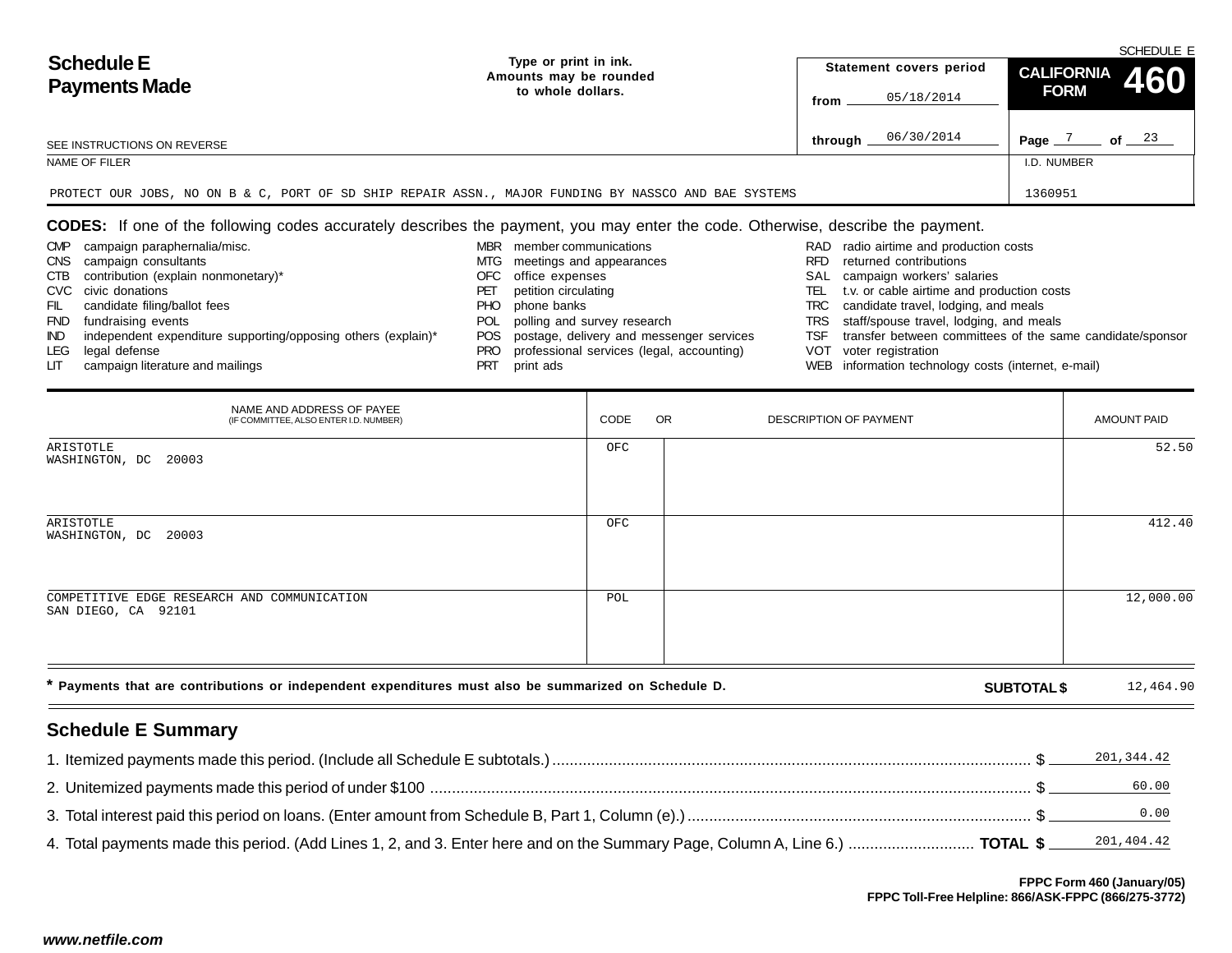| <b>Schedule E</b><br>(Continuation Sheet)<br><b>Payments Made</b><br>SEE INSTRUCTIONS ON REVERSE<br>NAME OF FILER<br>PROTECT OUR JOBS, NO ON B & C, PORT OF SD SHIP REPAIR ASSN., MAJOR FUNDING BY NASSCO AND BAE SYSTEMS                                                                                                                                                                                                                                                                                                | Type or print in ink.<br>Amounts may be rounded<br>to whole dollars.                                                                                                                                                                         |      |                                                                                       | <b>Statement covers period</b><br>05/18/2014<br>from<br>06/30/2014<br>through _                                                                                                                                                                                                                                                                                                                                                             | <b>CALIFORNIA</b><br><b>FORM</b><br>Page $8$ of $23$<br>I.D. NUMBER<br>1360951 | SCHEDULE E (CONT.)<br>460 |
|--------------------------------------------------------------------------------------------------------------------------------------------------------------------------------------------------------------------------------------------------------------------------------------------------------------------------------------------------------------------------------------------------------------------------------------------------------------------------------------------------------------------------|----------------------------------------------------------------------------------------------------------------------------------------------------------------------------------------------------------------------------------------------|------|---------------------------------------------------------------------------------------|---------------------------------------------------------------------------------------------------------------------------------------------------------------------------------------------------------------------------------------------------------------------------------------------------------------------------------------------------------------------------------------------------------------------------------------------|--------------------------------------------------------------------------------|---------------------------|
| CODES: If one of the following codes accurately describes the payment, you may enter the code. Otherwise, describe the payment.<br>campaign paraphernalia/misc.<br><b>CMP</b><br>campaign consultants<br><b>CNS</b><br>contribution (explain nonmonetary)*<br>CTB<br>civic donations<br>CVC<br>candidate filing/ballot fees<br>FIL<br><b>FND</b><br>fundraising events<br>independent expenditure supporting/opposing others (explain)*<br>IND.<br><b>LEG</b><br>legal defense<br>campaign literature and mailings<br>LГ | MBR member communications<br>MTG meetings and appearances<br>office expenses<br>OFC<br>petition circulating<br>PET<br>phone banks<br><b>PHO</b><br>polling and survey research<br>POL<br><b>POS</b><br><b>PRO</b><br><b>PRT</b><br>print ads |      | postage, delivery and messenger services<br>professional services (legal, accounting) | RAD radio airtime and production costs<br><b>RFD</b><br>returned contributions<br>campaign workers' salaries<br>SAL<br>t.v. or cable airtime and production costs<br>TEL<br>candidate travel, lodging, and meals<br>TRC<br>TRS<br>staff/spouse travel, lodging, and meals<br>transfer between committees of the same candidate/sponsor<br>TSF<br>VOT<br>voter registration<br>information technology costs (internet, e-mail)<br><b>WEB</b> |                                                                                |                           |
| NAME AND ADDRESS OF PAYEE<br>(IF COMMITTEE, ALSO ENTER I.D. NUMBER)                                                                                                                                                                                                                                                                                                                                                                                                                                                      |                                                                                                                                                                                                                                              | CODE | OR.                                                                                   | DESCRIPTION OF PAYMENT                                                                                                                                                                                                                                                                                                                                                                                                                      |                                                                                | <b>AMOUNT PAID</b>        |
| COMPETITIVE EDGE RESEARCH AND COMMUNICATION<br>SAN DIEGO, CA 92101                                                                                                                                                                                                                                                                                                                                                                                                                                                       |                                                                                                                                                                                                                                              | POL  |                                                                                       |                                                                                                                                                                                                                                                                                                                                                                                                                                             |                                                                                | 6,000.00                  |
| DAN SIWULEC COMMUNICATIONS MARKETING, INC.<br>PACIFIC PALISADES, CA 90272                                                                                                                                                                                                                                                                                                                                                                                                                                                |                                                                                                                                                                                                                                              | POS  |                                                                                       |                                                                                                                                                                                                                                                                                                                                                                                                                                             |                                                                                | 13,769.25                 |
| DAN SIWULEC COMMUNICATIONS MARKETING, INC.<br>PACIFIC PALISADES, CA 90272                                                                                                                                                                                                                                                                                                                                                                                                                                                |                                                                                                                                                                                                                                              | POS  |                                                                                       |                                                                                                                                                                                                                                                                                                                                                                                                                                             |                                                                                | 26,157.00                 |
| DAN SIWULEC COMMUNICATIONS MARKETING, INC.<br>PACIFIC PALISADES, CA 90272                                                                                                                                                                                                                                                                                                                                                                                                                                                |                                                                                                                                                                                                                                              | LIT  |                                                                                       |                                                                                                                                                                                                                                                                                                                                                                                                                                             |                                                                                | 20, 351. 31               |
| DAN SIWULEC COMMUNICATIONS MARKETING, INC.<br>PACIFIC PALISADES, CA 90272                                                                                                                                                                                                                                                                                                                                                                                                                                                |                                                                                                                                                                                                                                              | LIT  |                                                                                       |                                                                                                                                                                                                                                                                                                                                                                                                                                             |                                                                                | 8,942.01                  |
| * Payments that are contributions or independent expenditures must also be summarized on Schedule D.                                                                                                                                                                                                                                                                                                                                                                                                                     |                                                                                                                                                                                                                                              |      |                                                                                       |                                                                                                                                                                                                                                                                                                                                                                                                                                             | <b>SUBTOTAL \$</b>                                                             | 75, 219.57                |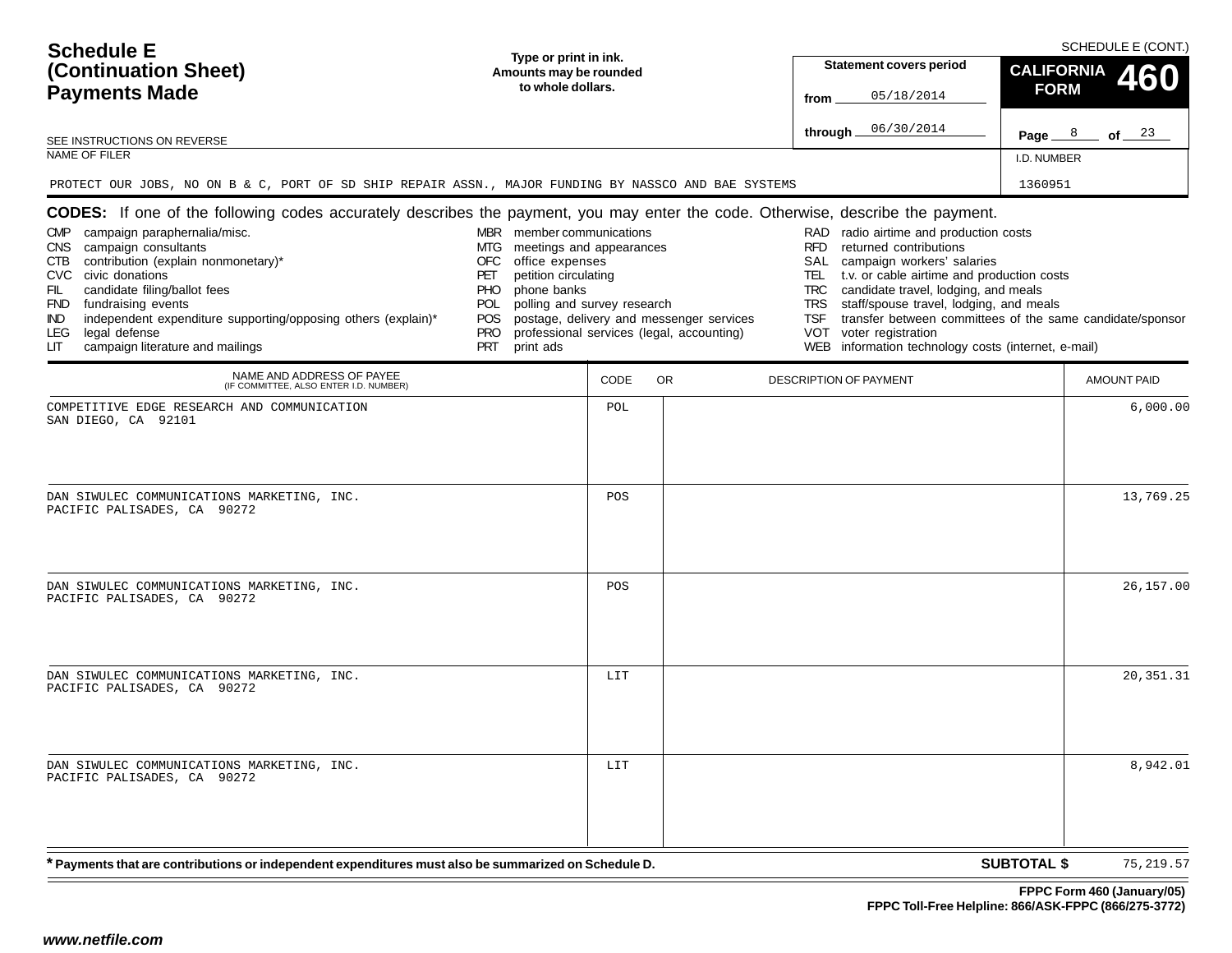| <b>Schedule E</b><br>(Continuation Sheet)<br><b>Payments Made</b><br>SEE INSTRUCTIONS ON REVERSE<br><b>NAME OF FILER</b><br>PROTECT OUR JOBS, NO ON B & C, PORT OF SD SHIP REPAIR ASSN., MAJOR FUNDING BY NASSCO AND BAE SYSTEMS                                                                                                                                                                                                                                                                                                | Type or print in ink.<br>Amounts may be rounded<br>to whole dollars.                                                                                                                                                                              |      |                                                                                       | <b>Statement covers period</b><br>05/18/2014<br>from<br>06/30/2014<br>through $\_$                                                                                                                                                                                                                                                                                                                                                                 | <b>CALIFORNIA</b><br><b>FORM</b><br>I.D. NUMBER<br>1360951 | SCHEDULE E (CONT.)<br>Page $9$ of $23$ |
|---------------------------------------------------------------------------------------------------------------------------------------------------------------------------------------------------------------------------------------------------------------------------------------------------------------------------------------------------------------------------------------------------------------------------------------------------------------------------------------------------------------------------------|---------------------------------------------------------------------------------------------------------------------------------------------------------------------------------------------------------------------------------------------------|------|---------------------------------------------------------------------------------------|----------------------------------------------------------------------------------------------------------------------------------------------------------------------------------------------------------------------------------------------------------------------------------------------------------------------------------------------------------------------------------------------------------------------------------------------------|------------------------------------------------------------|----------------------------------------|
| <b>CODES:</b> If one of the following codes accurately describes the payment, you may enter the code. Otherwise, describe the payment.<br>campaign paraphernalia/misc.<br><b>CMP</b><br>campaign consultants<br><b>CNS</b><br>contribution (explain nonmonetary)*<br>CTB<br><b>CVC</b><br>civic donations<br>FIL<br>candidate filing/ballot fees<br><b>FND</b><br>fundraising events<br>independent expenditure supporting/opposing others (explain)*<br>IND.<br>legal defense<br>LEG<br>campaign literature and mailings<br>LП | MBR member communications<br>meetings and appearances<br>MTG.<br>office expenses<br><b>OFC</b><br>PET<br>petition circulating<br>PHO.<br>phone banks<br>polling and survey research<br><b>POL</b><br>POS<br><b>PRO</b><br><b>PRT</b><br>print ads |      | postage, delivery and messenger services<br>professional services (legal, accounting) | RAD radio airtime and production costs<br><b>RFD</b><br>returned contributions<br>SAL<br>campaign workers' salaries<br>TEL<br>t.v. or cable airtime and production costs<br>TRC<br>candidate travel, lodging, and meals<br>TRS<br>staff/spouse travel, lodging, and meals<br>transfer between committees of the same candidate/sponsor<br><b>TSF</b><br>voter registration<br>VOT<br>information technology costs (internet, e-mail)<br><b>WEB</b> |                                                            |                                        |
| NAME AND ADDRESS OF PAYEE<br>(IF COMMITTEE, ALSO ENTER I.D. NUMBER)                                                                                                                                                                                                                                                                                                                                                                                                                                                             |                                                                                                                                                                                                                                                   | CODE | <b>OR</b>                                                                             | DESCRIPTION OF PAYMENT                                                                                                                                                                                                                                                                                                                                                                                                                             |                                                            | <b>AMOUNT PAID</b>                     |
| DAN SIWULEC COMMUNICATIONS MARKETING, INC.<br>PACIFIC PALISADES, CA 90272                                                                                                                                                                                                                                                                                                                                                                                                                                                       |                                                                                                                                                                                                                                                   | LIT  |                                                                                       |                                                                                                                                                                                                                                                                                                                                                                                                                                                    |                                                            | 12,684.22                              |
| DAN SIWULEC COMMUNICATIONS MARKETING, INC.<br>PACIFIC PALISADES, CA 90272                                                                                                                                                                                                                                                                                                                                                                                                                                                       |                                                                                                                                                                                                                                                   | LIT  |                                                                                       |                                                                                                                                                                                                                                                                                                                                                                                                                                                    |                                                            | 25, 146. 25                            |
| GREENSTRIPE MEDIA INC.<br>NEWPORT BEACH, CA 92666                                                                                                                                                                                                                                                                                                                                                                                                                                                                               |                                                                                                                                                                                                                                                   | TEL  | SEE SCHEDULE G                                                                        |                                                                                                                                                                                                                                                                                                                                                                                                                                                    |                                                            | 20,000.00                              |
| MANTER COMMUNICATIONS<br>TUSTIN, CA 92782                                                                                                                                                                                                                                                                                                                                                                                                                                                                                       |                                                                                                                                                                                                                                                   |      |                                                                                       | REIMBURSED EXPENSES; SEE SCHEDULE G.                                                                                                                                                                                                                                                                                                                                                                                                               |                                                            | 10,102.42                              |
| MANTER COMMUNICATIONS<br>TUSTIN, CA 92782                                                                                                                                                                                                                                                                                                                                                                                                                                                                                       |                                                                                                                                                                                                                                                   |      |                                                                                       | REIMBURSED EXPENSES; SEE SCHEDULE G                                                                                                                                                                                                                                                                                                                                                                                                                |                                                            | 2,987.96                               |
| * Payments that are contributions or independent expenditures must also be summarized on Schedule D.                                                                                                                                                                                                                                                                                                                                                                                                                            |                                                                                                                                                                                                                                                   |      |                                                                                       |                                                                                                                                                                                                                                                                                                                                                                                                                                                    | <b>SUBTOTAL \$</b>                                         | 70,920.85                              |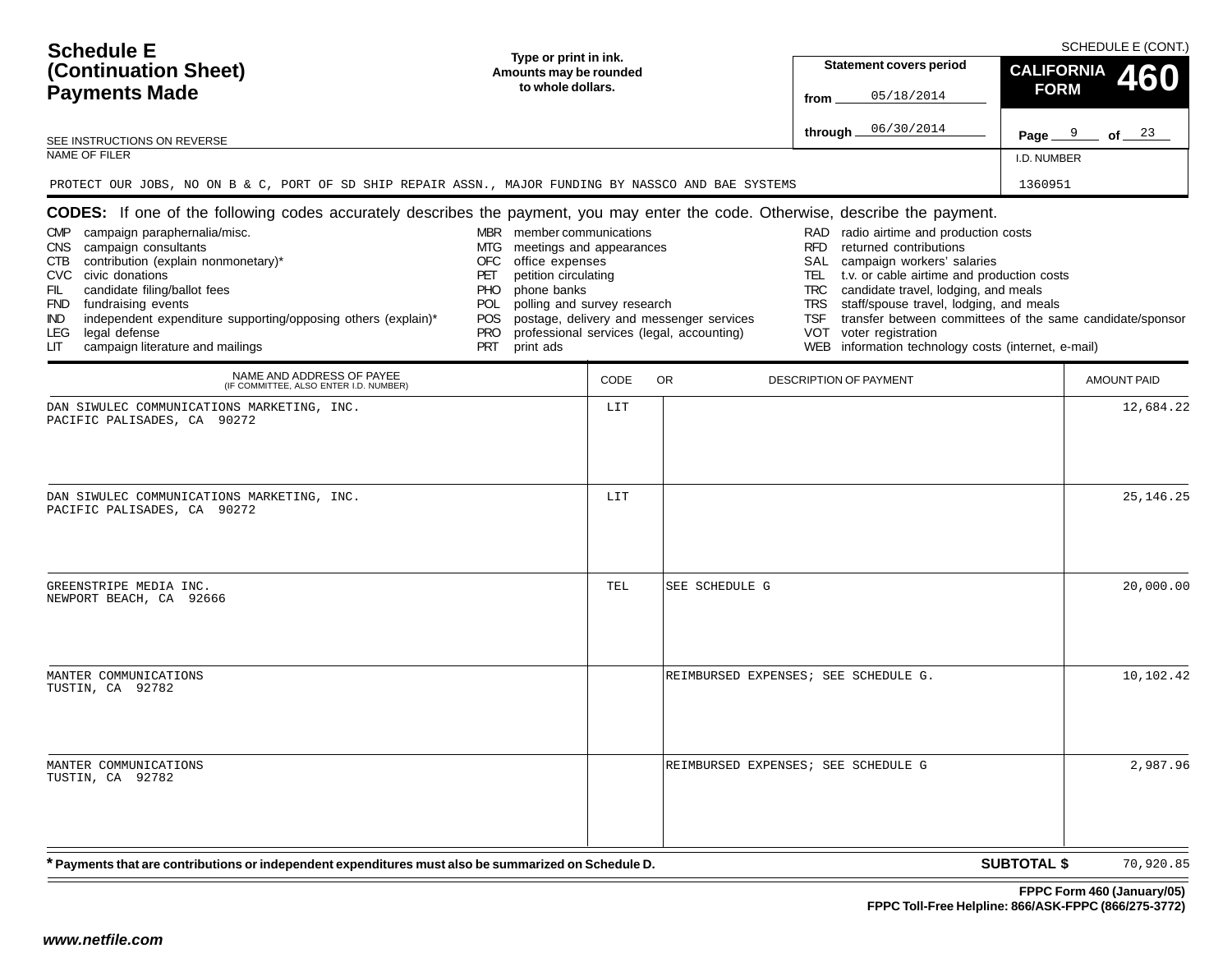| <b>Schedule E</b><br>Type or print in ink.<br>(Continuation Sheet)<br>Amounts may be rounded<br>to whole dollars.<br><b>Payments Made</b><br>SEE INSTRUCTIONS ON REVERSE<br>NAME OF FILER                                                                                                                                                                                                                                                                                                                                 |                                                                                                                                                                                                                                           |      | <b>Statement covers period</b><br>05/18/2014<br>from<br>06/30/2014<br>through $\equiv$ |                                                                                                                                                                                                                                                                                                                                                                                                                                                   |                    |                    |  |
|---------------------------------------------------------------------------------------------------------------------------------------------------------------------------------------------------------------------------------------------------------------------------------------------------------------------------------------------------------------------------------------------------------------------------------------------------------------------------------------------------------------------------|-------------------------------------------------------------------------------------------------------------------------------------------------------------------------------------------------------------------------------------------|------|----------------------------------------------------------------------------------------|---------------------------------------------------------------------------------------------------------------------------------------------------------------------------------------------------------------------------------------------------------------------------------------------------------------------------------------------------------------------------------------------------------------------------------------------------|--------------------|--------------------|--|
| PROTECT OUR JOBS, NO ON B & C, PORT OF SD SHIP REPAIR ASSN., MAJOR FUNDING BY NASSCO AND BAE SYSTEMS                                                                                                                                                                                                                                                                                                                                                                                                                      |                                                                                                                                                                                                                                           |      |                                                                                        |                                                                                                                                                                                                                                                                                                                                                                                                                                                   | 1360951            |                    |  |
| <b>CODES:</b> If one of the following codes accurately describes the payment, you may enter the code. Otherwise, describe the payment.<br>campaign paraphernalia/misc.<br><b>CMP</b><br>campaign consultants<br>CNS<br>contribution (explain nonmonetary)*<br>CTB<br>civic donations<br><b>CVC</b><br>candidate filing/ballot fees<br>FIL<br>fundraising events<br><b>FND</b><br>independent expenditure supporting/opposing others (explain)*<br>IND.<br>legal defense<br>LEG<br>campaign literature and mailings<br>LIТ | MBR member communications<br>meetings and appearances<br>MTG<br>office expenses<br>OFC<br>petition circulating<br>PET<br><b>PHO</b><br>phone banks<br>polling and survey research<br>POL<br>POS.<br><b>PRO</b><br><b>PRT</b><br>print ads |      | postage, delivery and messenger services<br>professional services (legal, accounting)  | RAD radio airtime and production costs<br><b>RFD</b><br>returned contributions<br>SAL<br>campaign workers' salaries<br>t.v. or cable airtime and production costs<br>TEL 1<br>candidate travel, lodging, and meals<br><b>TRC</b><br>staff/spouse travel, lodging, and meals<br><b>TRS</b><br>transfer between committees of the same candidate/sponsor<br>TSF<br>voter registration<br>VOT<br>WEB information technology costs (internet, e-mail) |                    |                    |  |
| NAME AND ADDRESS OF PAYEE<br>(IF COMMITTEE, ALSO ENTER I.D. NUMBER)                                                                                                                                                                                                                                                                                                                                                                                                                                                       |                                                                                                                                                                                                                                           | CODE | OR.                                                                                    | DESCRIPTION OF PAYMENT                                                                                                                                                                                                                                                                                                                                                                                                                            |                    | <b>AMOUNT PAID</b> |  |
| SOUTHWEST STRATEGIES LLC<br>SAN DIEGO, CA 92124                                                                                                                                                                                                                                                                                                                                                                                                                                                                           |                                                                                                                                                                                                                                           | CNS  |                                                                                        |                                                                                                                                                                                                                                                                                                                                                                                                                                                   |                    | 10,000.00          |  |
| THE SUTTON LAW FIRM<br>SAN FRANCISCO, CA 94108                                                                                                                                                                                                                                                                                                                                                                                                                                                                            |                                                                                                                                                                                                                                           | PRO  | TREASURER, IS EMPLOYEE OF PAYEE.                                                       | JAMES SUTTON, COMMITTEE TREASURER, IS PARTNER OF<br>PAYEE, JONATHAN MINTZER, COMMITTEE ASSISTANT                                                                                                                                                                                                                                                                                                                                                  |                    | 3,705.56           |  |
| THE SUTTON LAW FIRM<br>SAN FRANCISCO, CA 94108                                                                                                                                                                                                                                                                                                                                                                                                                                                                            |                                                                                                                                                                                                                                           | PRO  | TREASURER, IS EMPLOYEE OF PAYEE.                                                       | JAMES SUTTON, COMMITTEE TREASURER, IS PARTNER OF<br>PAYEE, JONATHAN MINTZER, COMMITTEE ASSISTANT                                                                                                                                                                                                                                                                                                                                                  |                    | 5,180.21           |  |
| WHEELHOUSE STRATEGY GROUP<br>SCOTTSDALE, AZ 85254                                                                                                                                                                                                                                                                                                                                                                                                                                                                         |                                                                                                                                                                                                                                           | TEL  |                                                                                        |                                                                                                                                                                                                                                                                                                                                                                                                                                                   |                    | 6,950.00           |  |
| WHEELHOUSE STRATEGY GROUP<br>SCOTTSDALE, AZ 85254                                                                                                                                                                                                                                                                                                                                                                                                                                                                         |                                                                                                                                                                                                                                           | WEB  |                                                                                        |                                                                                                                                                                                                                                                                                                                                                                                                                                                   |                    | 1,325.00           |  |
| * Payments that are contributions or independent expenditures must also be summarized on Schedule D.                                                                                                                                                                                                                                                                                                                                                                                                                      |                                                                                                                                                                                                                                           |      |                                                                                        |                                                                                                                                                                                                                                                                                                                                                                                                                                                   | <b>SUBTOTAL \$</b> | 27,160.77          |  |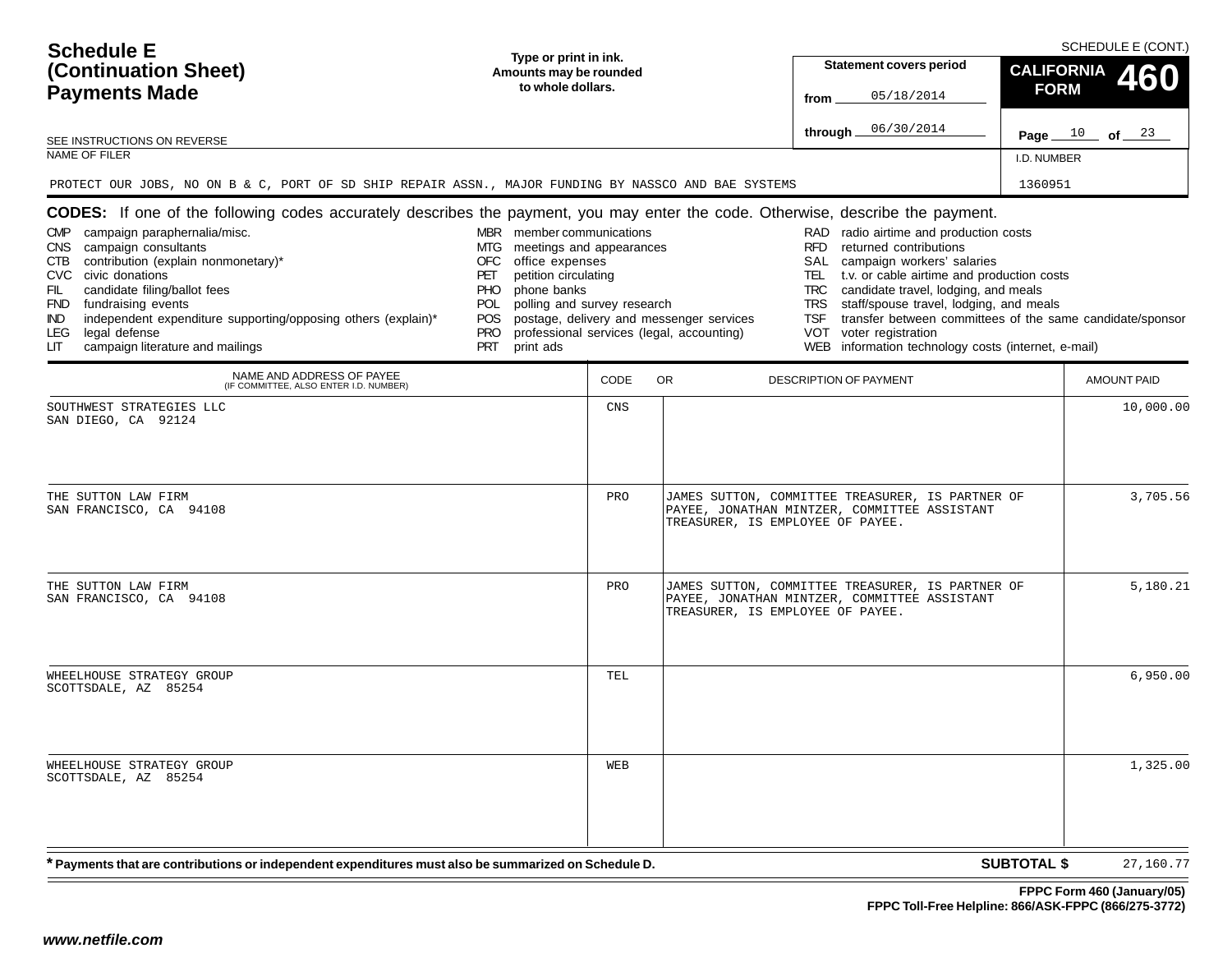| <b>Schedule E</b><br>(Continuation Sheet)<br><b>Payments Made</b><br>SEE INSTRUCTIONS ON REVERSE<br><b>NAME OF FILER</b><br>PROTECT OUR JOBS, NO ON B & C, PORT OF SD SHIP REPAIR ASSN., MAJOR FUNDING BY NASSCO AND BAE SYSTEMS                                                                                                                                                                                                                                                                                                 | Type or print in ink.<br>Amounts may be rounded<br>to whole dollars.                                                                                                                                                            |      |                                                                                       | <b>Statement covers period</b><br>05/18/2014<br>from<br>06/30/2014<br>through.                                                                                                                                                                                                                                                                                                                                                       | <b>CALIFORNIA</b><br><b>FORM</b><br>I.D. NUMBER<br>1360951 | SCHEDULE E (CONT.)<br>460<br>Page $11$ of $23$ |
|----------------------------------------------------------------------------------------------------------------------------------------------------------------------------------------------------------------------------------------------------------------------------------------------------------------------------------------------------------------------------------------------------------------------------------------------------------------------------------------------------------------------------------|---------------------------------------------------------------------------------------------------------------------------------------------------------------------------------------------------------------------------------|------|---------------------------------------------------------------------------------------|--------------------------------------------------------------------------------------------------------------------------------------------------------------------------------------------------------------------------------------------------------------------------------------------------------------------------------------------------------------------------------------------------------------------------------------|------------------------------------------------------------|------------------------------------------------|
| <b>CODES:</b> If one of the following codes accurately describes the payment, you may enter the code. Otherwise, describe the payment.<br>campaign paraphernalia/misc.<br><b>CMP</b><br>campaign consultants<br><b>CNS</b><br>contribution (explain nonmonetary)*<br>CTB<br><b>CVC</b><br>civic donations<br>candidate filing/ballot fees<br>FIL<br>fundraising events<br><b>FND</b><br>independent expenditure supporting/opposing others (explain)*<br>IND.<br>legal defense<br>LEG.<br>campaign literature and mailings<br>LГ | MBR member communications<br>MTG meetings and appearances<br>office expenses<br>OFC<br>petition circulating<br>PET<br>phone banks<br>PHO.<br>polling and survey research<br>POL<br>POS<br><b>PRO</b><br><b>PRT</b><br>print ads |      | postage, delivery and messenger services<br>professional services (legal, accounting) | RAD radio airtime and production costs<br>RFD<br>returned contributions<br>SAL<br>campaign workers' salaries<br>t.v. or cable airtime and production costs<br>TEL<br>candidate travel, lodging, and meals<br>TRC<br>staff/spouse travel, lodging, and meals<br>TRS<br>transfer between committees of the same candidate/sponsor<br><b>TSF</b><br>VOT<br>voter registration<br>information technology costs (internet, e-mail)<br>WEB |                                                            |                                                |
| NAME AND ADDRESS OF PAYEE<br>(IF COMMITTEE, ALSO ENTER I.D. NUMBER)                                                                                                                                                                                                                                                                                                                                                                                                                                                              |                                                                                                                                                                                                                                 | CODE | OR.                                                                                   | DESCRIPTION OF PAYMENT                                                                                                                                                                                                                                                                                                                                                                                                               |                                                            | <b>AMOUNT PAID</b>                             |
| WHEELHOUSE STRATEGY GROUP<br>SCOTTSDALE, AZ 85254                                                                                                                                                                                                                                                                                                                                                                                                                                                                                |                                                                                                                                                                                                                                 | LIT  |                                                                                       |                                                                                                                                                                                                                                                                                                                                                                                                                                      |                                                            | 3,070.00                                       |
| WHEELHOUSE STRATEGY GROUP<br>SCOTTSDALE, AZ 85254                                                                                                                                                                                                                                                                                                                                                                                                                                                                                |                                                                                                                                                                                                                                 | TEL  |                                                                                       |                                                                                                                                                                                                                                                                                                                                                                                                                                      |                                                            | 2,925.00                                       |
| WHEELHOUSE STRATEGY GROUP<br>SCOTTSDALE, AZ 85254                                                                                                                                                                                                                                                                                                                                                                                                                                                                                |                                                                                                                                                                                                                                 | LIT  |                                                                                       |                                                                                                                                                                                                                                                                                                                                                                                                                                      |                                                            | 1,500.00                                       |
| CYNTHIA YBARRA<br>SAN DIEGO, CA 92110                                                                                                                                                                                                                                                                                                                                                                                                                                                                                            |                                                                                                                                                                                                                                 | CNS  |                                                                                       |                                                                                                                                                                                                                                                                                                                                                                                                                                      |                                                            | 1,750.00                                       |
| CYNTHIA YBARRA<br>SAN DIEGO, CA 92110                                                                                                                                                                                                                                                                                                                                                                                                                                                                                            |                                                                                                                                                                                                                                 | CNS  |                                                                                       |                                                                                                                                                                                                                                                                                                                                                                                                                                      |                                                            | 6,333.33                                       |
| * Payments that are contributions or independent expenditures must also be summarized on Schedule D.                                                                                                                                                                                                                                                                                                                                                                                                                             |                                                                                                                                                                                                                                 |      |                                                                                       |                                                                                                                                                                                                                                                                                                                                                                                                                                      | <b>SUBTOTAL \$</b>                                         | 15,578.33                                      |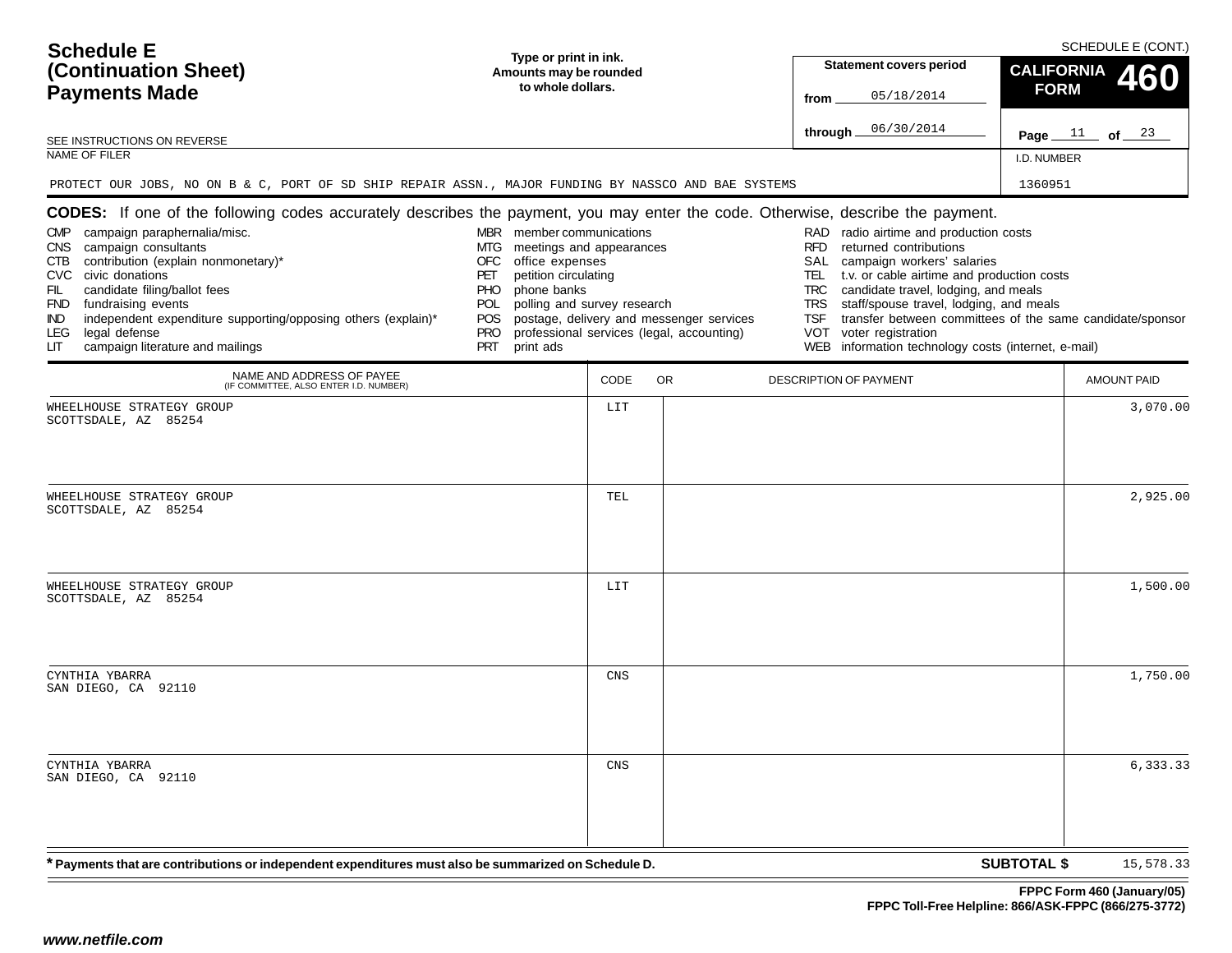**Statement covers period fromthrough** I.D. NUMBERSCHEDULE F**Type or print in ink. Amounts may be rounded to whole dollars.Page**  $12$  of  $23$ **Schedule FAccrued Expenses (Unpaid Bills)** SEE INSTRUCTIONS ON REVERSENAME OF FILERNAME AND ADDRESS OF CREDITOR (IF COMMITTEE, ALSO ENTER I.D. NUMBER) **\$** CODE OR DESCRIPTION OF PAYMENT**(a)** OUTSTANDING BALANCE BEGINNING OF THIS PERIOD**(b)** AMOUNT INCURREDTHIS PERIOD**(c)** AMOUNT PAID THIS PERIOD (ALSO REPORT ON E) **(d)** OUTSTANDING BALANCE AT CLOSEOF THIS PERIOD**SUBTOTALS \$ \$** 42,967.27**\$ CALIFORNIAFORM 460 CODES:** If one of the following codes accurately describes the payment, you may enter the code. Otherwise, describe the payment. **\* Payments that are contributions or independent expenditures must also be summarized on Schedule D.** RAD radio airtime and production costs RFD returned contributionsSAL campaign workers' salaries TEL t.v. or cable airtime and production costs TRC candidate travel, lodging, and meals TRS staff/spouse travel, lodging, and meals TSF transfer between committees of the same candidate/sponsor VOT voter registration WEB information technology costs (internet, e-mail) MBR member communicationsMTG meetings and appearances OFC office expenses PET petition circulating PHO phone banks POL polling and survey research POS postage, delivery and messenger services PRO professional services (legal, accounting) PRT print ads CMP campaign paraphernalia/misc. CNS campaign consultants CTB contribution (explain nonmonetary)\* CVC civic donationsFIL candidate filing/ballot fees FND fundraising events IND independent expenditure supporting/opposing others (explain)\* LEG legal defense LIT campaign literature and mailings <sup>12</sup> <sup>23</sup> 05/18/2014 06/30/2014 PROTECT OUR JOBS, NO ON B & C, PORT OF SD SHIP REPAIR ASSN., MAJOR FUNDING BY NASSCO AND BAE SYSTEMS <sup>1360951</sup> SOUTHWEST STRATEGIES LLCSAN DIEGO, CA 92124CNS 8,370.00 0.00 0.00 8,370.00 THE SUTTON LAW FIRM SAN FRANCISCO, CA 94108PRO JAMES SUTTON, COMMITTEE TREASURER, IS PARTNER OF PAYEE, JONATHANMINTZER, COMMITTEE ASSISTANT TREASURER, ISEMPLOYEE OF PAYEE.34,383.522 0.00 0.00 0.00 34,383.52 SOUTHWEST STRATEGIES LLCSAN DIEGO, CA 92124CNS> 213.75 5 0.00 0.00 0.00 213.75 7\$ 0.00\$ 0.00\$ 42,967.27

# **Schedule F Summary**

| 1. Total accrued expenses incurred this period. (Include all Schedule F, Column (b) subtotals for         | 10,570.67 |
|-----------------------------------------------------------------------------------------------------------|-----------|
| 2. Total accrued expenses paid this period. (Include all Schedule F, Column (c) subtotals for payments on | 64,051.51 |
| 3. Net change this period. (Subtract Line 2 from Line 1. Enter the difference here and                    |           |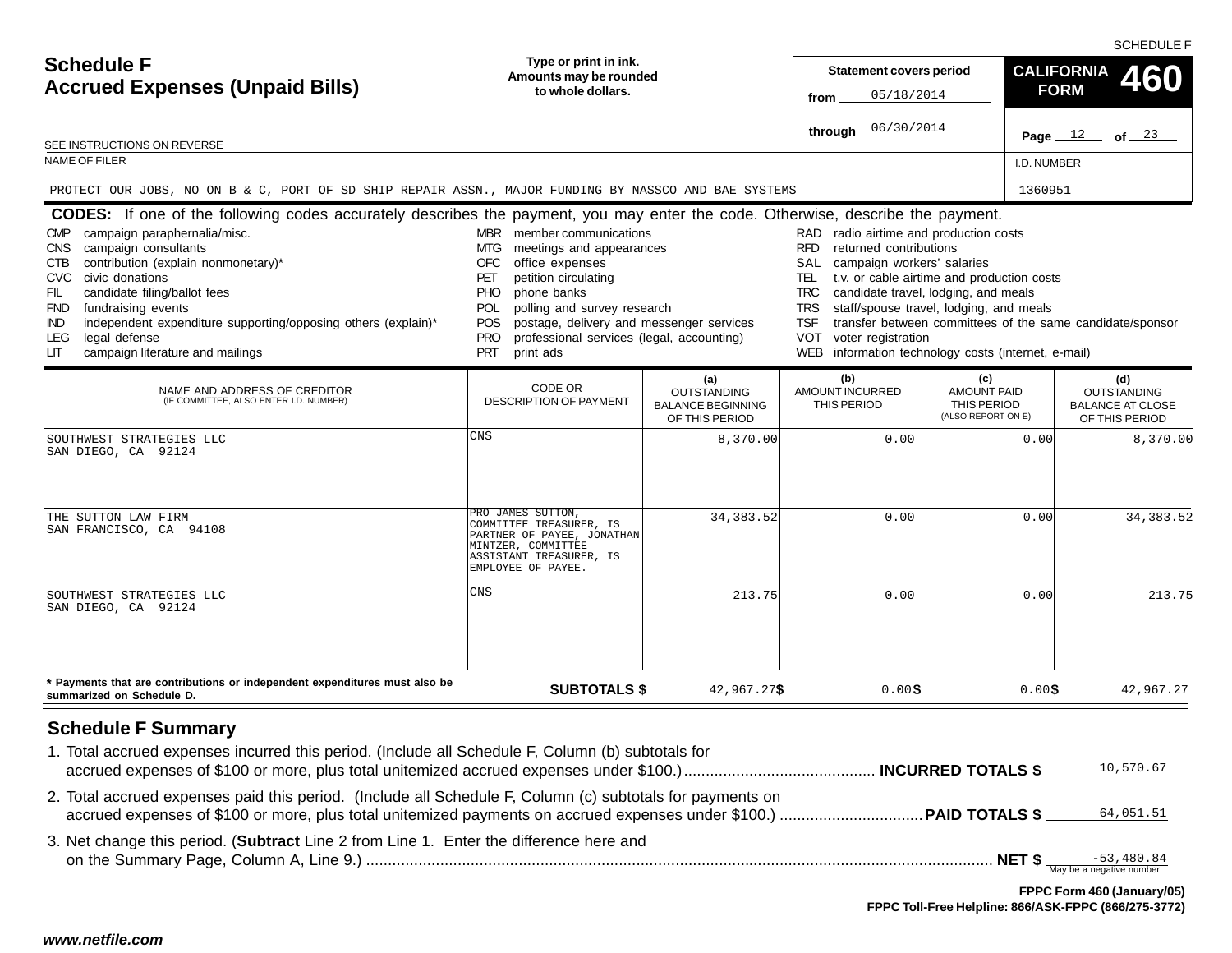#### **Statement covers period fromthrough** I.D. NUMBER **Amounts may be rounded to whole dollars.**05/18/2014 **Page** 13 **of** 23 **Schedule FAccrued Expenses (Unpaid Bills)** NAME OF FILER**CALIFORNIAFORM 460 (Continuation Sheet)**PROTECT OUR JOBS, NO ON B & C, PORT OF SD SHIP REPAIR ASSN., MAJOR FUNDING BY NASSCO AND BAE SYSTEMSs 1360951

### **CODES:** If one of the following codes accurately describes the payment, you may enter the code. Otherwise, describe the payment.

- CMP campaign paraphernalia/misc.
- CNS campaign consultants
- CTB contribution (explain nonmonetary)\*
- CVC civic donations
- FIL candidate filing/ballot fees

SAN FRANCISCO, CA 94108

- FND fundraising events
- IND independent expenditure supporting/opposing others (explain)\*

**\* Payments that are contributions or independent expenditures must also be summarized on Schedule D.**

- LEG legal defense
- LIT campaign literature and mailings
- MBR member communications
- MTG meetings and appearances
- OFC office expenses
- PET petition circulating PHO phone banks
- POL polling and survey research
- POS postage, delivery and messenger services
- PRO professional services (legal, accounting)
- PRT print ads
- RAD radio airtime and production costs
- RFD returned contributions
- SAL campaign workers' salaries
- TEL t.v. or cable airtime and production costs
- TRC candidate travel, lodging, and meals

**\$**

**9\$** 0.00\$ 15,282.63 \$ 19,892.36

**FPPC Toll-Free Helpline: 866/ASK-FPPC (866/275-3772)**

**FPPC Form 460 (January/05)**

- TRS staff/spouse travel, lodging, and meals
- TSF transfer between committees of the same candidate/sponsor
- VOT voter registration
- WEB information technology costs (internet, e-mail)

| NAME AND ADDRESS OF CREDITOR<br>(IF COMMITTEE, ALSO ENTER I.D. NUMBER) | CODE OR<br><b>DESCRIPTION OF PAYMENT</b>     | (a)<br><b>OUTSTANDING</b><br><b>BALANCE BEGINNING</b><br>OF THIS PERIOD | (b)<br>AMOUNT INCURRED<br>THIS PERIOD | (c)<br>AMOUNT PAID<br>THIS PERIOD<br>(ALSO REPORT ON E) | (d)<br><b>OUTSTANDING</b><br><b>BALANCE AT CLOSE</b><br>OF THIS PERIOD |
|------------------------------------------------------------------------|----------------------------------------------|-------------------------------------------------------------------------|---------------------------------------|---------------------------------------------------------|------------------------------------------------------------------------|
| MANTER COMMUNICATIONS<br>TUSTIN, CA 92782                              | REIMBURSED EXPENSES;<br>SEE SCHEDULE G.      | 10,102.42                                                               | 0.00                                  | 10,102.42                                               | 0.00                                                                   |
| SOUTHWEST STRATEGIES LLC<br>SAN DIEGO, CA 92124                        | CNS                                          | 18,412.50                                                               | 0.00                                  | 0.00                                                    | 18, 412.50                                                             |
| SOUTHWEST STRATEGIES LLC<br>92124<br>SAN DIEGO, CA                     | CNS                                          | 1,479.86                                                                | 0.00                                  | 0.00                                                    | 1,479.86                                                               |
| THE SUTTON LAW FIRM<br>SAN FRANCISCO CA 94108                          | PRO JAMES SUTTON,<br>COMMITTEE TREASURER, IS | 5,180.21                                                                | 0.00                                  | 5,180.21                                                | 0.00                                                                   |

**SUBTOTALS \$**

 PARTNER OF PAYEE, JONATHANMINTZER, COMMITTEE ASSISTANT TREASURER, ISEMPLOYEE OF PAYEE.

**\$** 35,174.99

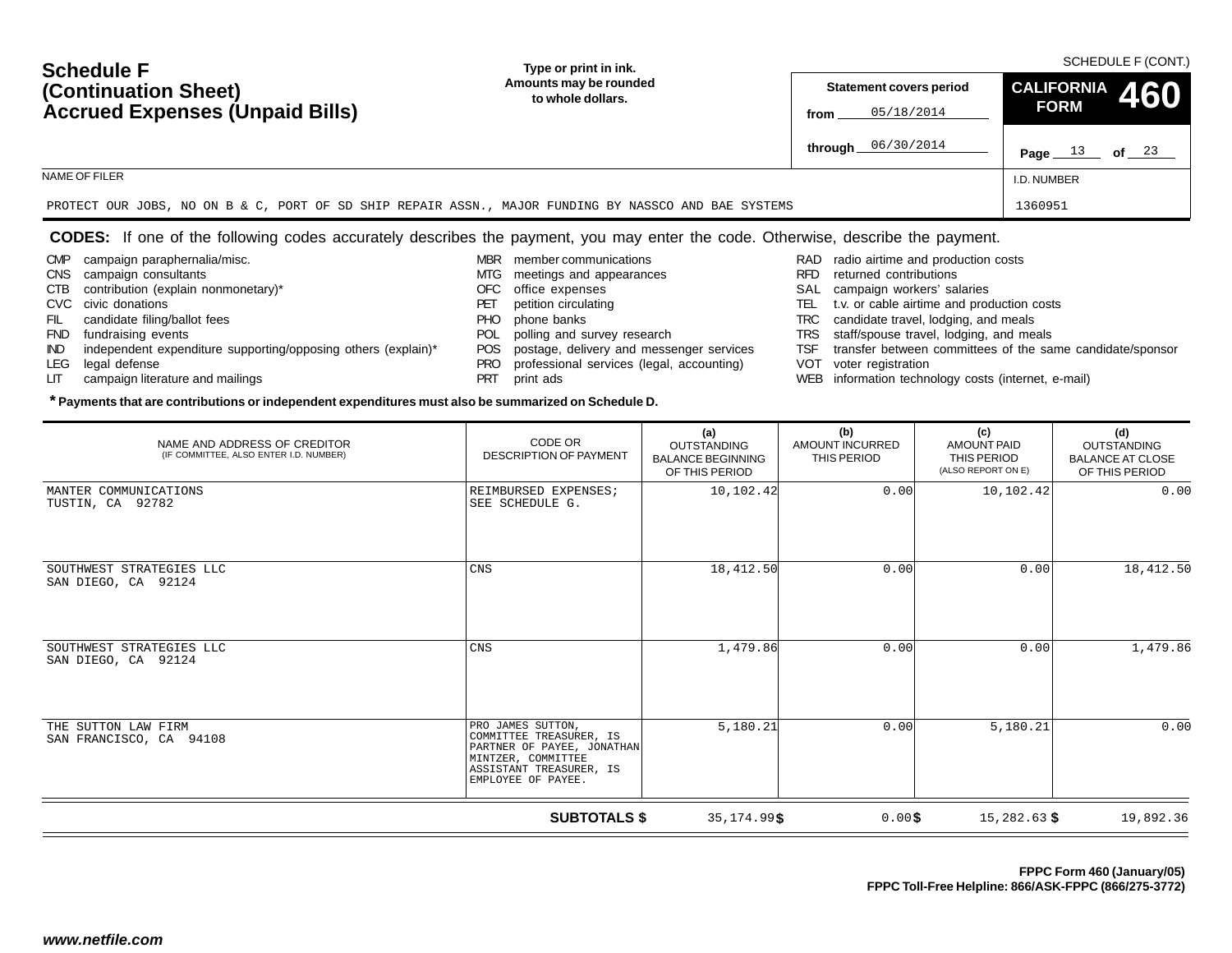| www.netfile.com |  |  |
|-----------------|--|--|

| <b>Schedule F</b>                                                                                    | Type or print in ink.                       | <b>OUTLDULL TOURE!</b>                               |                               |         |  |  |
|------------------------------------------------------------------------------------------------------|---------------------------------------------|------------------------------------------------------|-------------------------------|---------|--|--|
| (Continuation Sheet)<br><b>Accrued Expenses (Unpaid Bills)</b>                                       | Amounts may be rounded<br>to whole dollars. | <b>Statement covers period</b><br>05/18/2014<br>from | CALIFORNIA 460<br><b>FORM</b> |         |  |  |
|                                                                                                      |                                             | <b>through</b> $06/30/2014$                          | Page $14$                     | of $23$ |  |  |
| NAME OF FILER                                                                                        |                                             |                                                      | I.D. NUMBER                   |         |  |  |
| PROTECT OUR JOBS, NO ON B & C, PORT OF SD SHIP REPAIR ASSN., MAJOR FUNDING BY NASSCO AND BAE SYSTEMS |                                             |                                                      | 1360951                       |         |  |  |

#### **CODES:** If one of the following codes accurately describes the payment, you may enter the code. Otherwise, describe the payment.

- CMP campaign paraphernalia/misc.
- CNS campaign consultants
- CTB contribution (explain nonmonetary)\*
- CVC civic donations
- FIL candidate filing/ballot fees
- FND fundraising events
- IND independent expenditure supporting/opposing others (explain)\*

**\* Payments that are contributions or independent expenditures must also be summarized on Schedule D.**

- LEG legal defense
- LIT campaign literature and mailings
- MBR member communications
- MTG meetings and appearances
- OFC office expenses
- PET petition circulating
- PHO phone banks
- POL polling and survey research
- POS postage, delivery and messenger services
- PRO professional services (legal, accounting)
- PRT print ads
- RAD radio airtime and production costs
- RFD returned contributions
- SAL campaign workers' salaries
- TEL t.v. or cable airtime and production costs
- TRC candidate travel, lodging, and meals
- TRS staff/spouse travel, lodging, and meals
- TSF transfer between committees of the same candidate/sponsor
- VOT voter registration
- WEB information technology costs (internet, e-mail)

| NAME AND ADDRESS OF CREDITOR<br>(IF COMMITTEE, ALSO ENTER I.D. NUMBER)    | CODE OR<br>DESCRIPTION OF PAYMENT | (a)<br>OUTSTANDING<br><b>BALANCE BEGINNING</b><br>OF THIS PERIOD | (b)<br>AMOUNT INCURRED<br>THIS PERIOD | (c)<br><b>AMOUNT PAID</b><br>THIS PERIOD<br>(ALSO REPORT ON E) | (d)<br>OUTSTANDING<br><b>BALANCE AT CLOSE</b><br>OF THIS PERIOD |
|---------------------------------------------------------------------------|-----------------------------------|------------------------------------------------------------------|---------------------------------------|----------------------------------------------------------------|-----------------------------------------------------------------|
| DAN SIWULEC COMMUNICATIONS MARKETING, INC.<br>PACIFIC PALISADES, CA 90272 | LIT                               | 20, 351. 31                                                      | 0.00                                  | 20, 351.31                                                     | 0.00                                                            |
| WHEELHOUSE STRATEGY GROUP<br>SCOTTSDALE, AZ 85254                         | TEL                               | 6,950.00                                                         | 0.00                                  | 6,950.00                                                       | 0.00                                                            |
| WHEELHOUSE STRATEGY GROUP<br>SCOTTSDALE, AZ 85254                         | LIT                               | 3,070.00                                                         | 0.00                                  | 3,070.00                                                       | 0.00                                                            |
| WHEELHOUSE STRATEGY GROUP<br>SCOTTSDALE, AZ 85254                         | WEB                               | 1,325.00                                                         | 0.00                                  | 1,325.00                                                       | 0.00                                                            |

**SUBTOTALS \$**

**\$** 31,696.31

1\$
0.00\$
31,696.31\$
0.00

**\$**

#### SCHEDULE F (CONT.) **Type or print in ink.**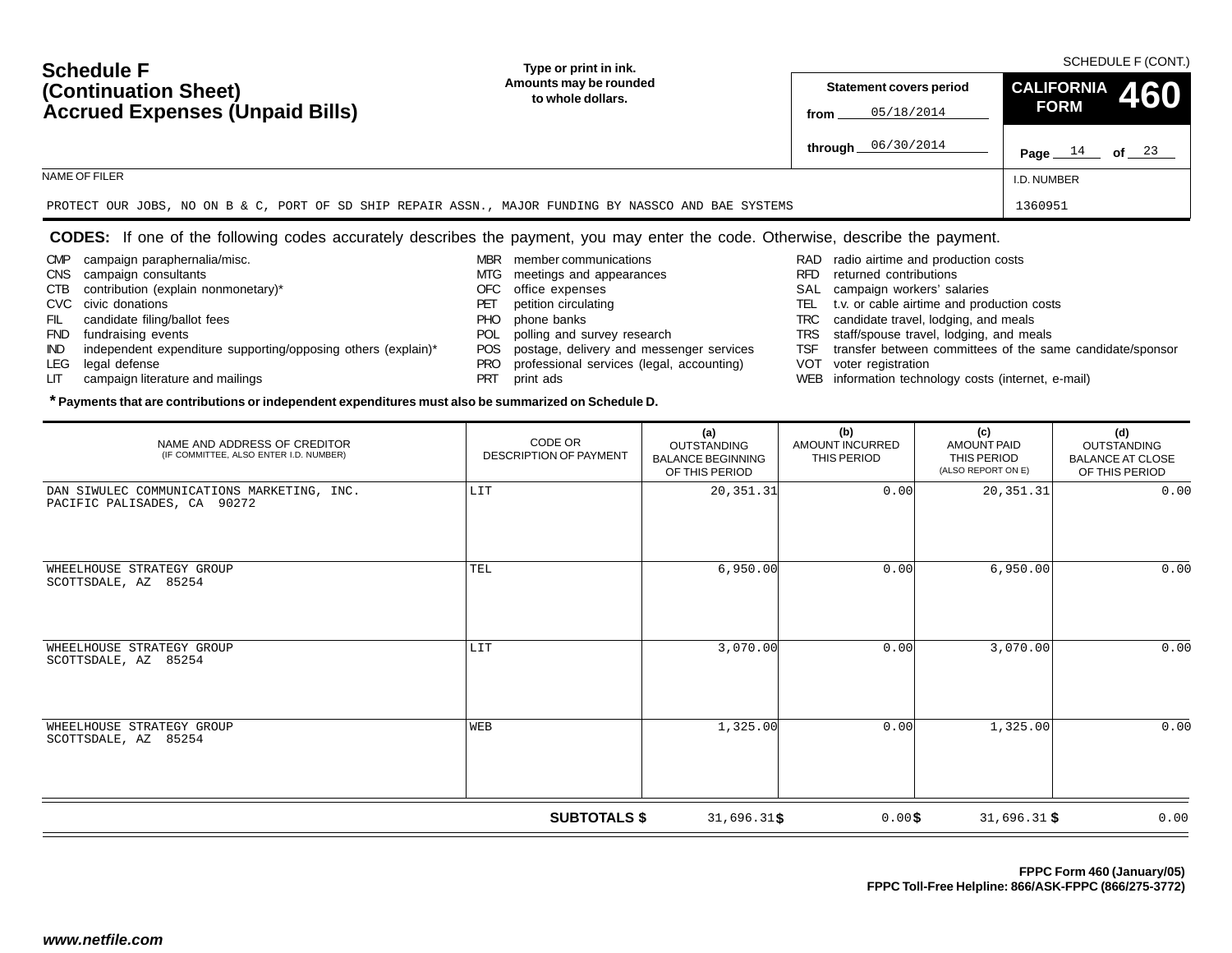#### **Statement covers period fromthrough** I.D. NUMBER **Amounts may be rounded to whole dollars.**05/18/2014 **Page** 15 **of** 23 **Schedule FAccrued Expenses (Unpaid Bills)** NAME OF FILER**CALIFORNIAFORM 460 (Continuation Sheet)**PROTECT OUR JOBS, NO ON B & C, PORT OF SD SHIP REPAIR ASSN., MAJOR FUNDING BY NASSCO AND BAE SYSTEMSs 1360951

### **CODES:** If one of the following codes accurately describes the payment, you may enter the code. Otherwise, describe the payment.

- CMP campaign paraphernalia/misc.
- CNS campaign consultants
- CTB contribution (explain nonmonetary)\*
- CVC civic donations
- FIL candidate filing/ballot fees
- FND fundraising events
- IND independent expenditure supporting/opposing others (explain)\*

**\* Payments that are contributions or independent expenditures must also be summarized on Schedule D.**

- LEG legal defense
- LIT campaign literature and mailings
- MBR member communications
- MTG meetings and appearances
- OFC office expenses
- PET petition circulating PHO phone banks
- POL polling and survey research
- POS postage, delivery and messenger services
- PRO professional services (legal, accounting)
- PRT print ads
- RAD radio airtime and production costs
- RFD returned contributions
- SAL campaign workers' salaries
- TEL t.v. or cable airtime and production costs
- TRC candidate travel, lodging, and meals
- TRS staff/spouse travel, lodging, and meals
- TSF transfer between committees of the same candidate/sponsor
- VOT voter registration
- WEB information technology costs (internet, e-mail)

| NAME AND ADDRESS OF CREDITOR<br>(IF COMMITTEE, ALSO ENTER I.D. NUMBER)    | CODE OR<br><b>DESCRIPTION OF PAYMENT</b>                                                                                                          | (a)<br><b>OUTSTANDING</b><br><b>BALANCE BEGINNING</b><br>OF THIS PERIOD | (b)<br>AMOUNT INCURRED<br>THIS PERIOD | (c)<br>AMOUNT PAID<br>THIS PERIOD<br>(ALSO REPORT ON E) | (d)<br><b>OUTSTANDING</b><br><b>BALANCE AT CLOSE</b><br>OF THIS PERIOD |
|---------------------------------------------------------------------------|---------------------------------------------------------------------------------------------------------------------------------------------------|-------------------------------------------------------------------------|---------------------------------------|---------------------------------------------------------|------------------------------------------------------------------------|
| WHEELHOUSE STRATEGY GROUP<br>SCOTTSDALE, AZ 85254                         | TEL                                                                                                                                               | 2,925.00                                                                | 0.00                                  | 2,925.00                                                | 0.00                                                                   |
| WHEELHOUSE STRATEGY GROUP<br>SCOTTSDALE, AZ 85254                         | LIT                                                                                                                                               | 1,500.00                                                                | 0.00                                  | 1,500.00                                                | 0.00                                                                   |
| DAN SIWULEC COMMUNICATIONS MARKETING, INC.<br>PACIFIC PALISADES, CA 90272 | LIT                                                                                                                                               | 8,942.01                                                                | 0.00                                  | 8,942.01                                                | 0.00                                                                   |
| THE SUTTON LAW FIRM<br>SAN FRANCISCO, CA 94108                            | PRO JAMES SUTTON,<br>COMMITTEE TREASURER, IS<br>PARTNER OF PAYEE, JONATHAN<br>MINTZER, COMMITTEE<br>ASSISTANT TREASURER, IS<br>EMPLOYEE OF PAYEE. | 3,705.56                                                                | 0.00                                  | 3,705.56                                                | 0.00                                                                   |

**SUBTOTALS \$ \$ \$** 0.00 17,072.57 0.00**\$** 17,072.57

# SCHEDULE F (CONT.) **Type or print in ink.**

**FPPC Form 460 (January/05)**

**FPPC Toll-Free Helpline: 866/ASK-FPPC (866/275-3772)**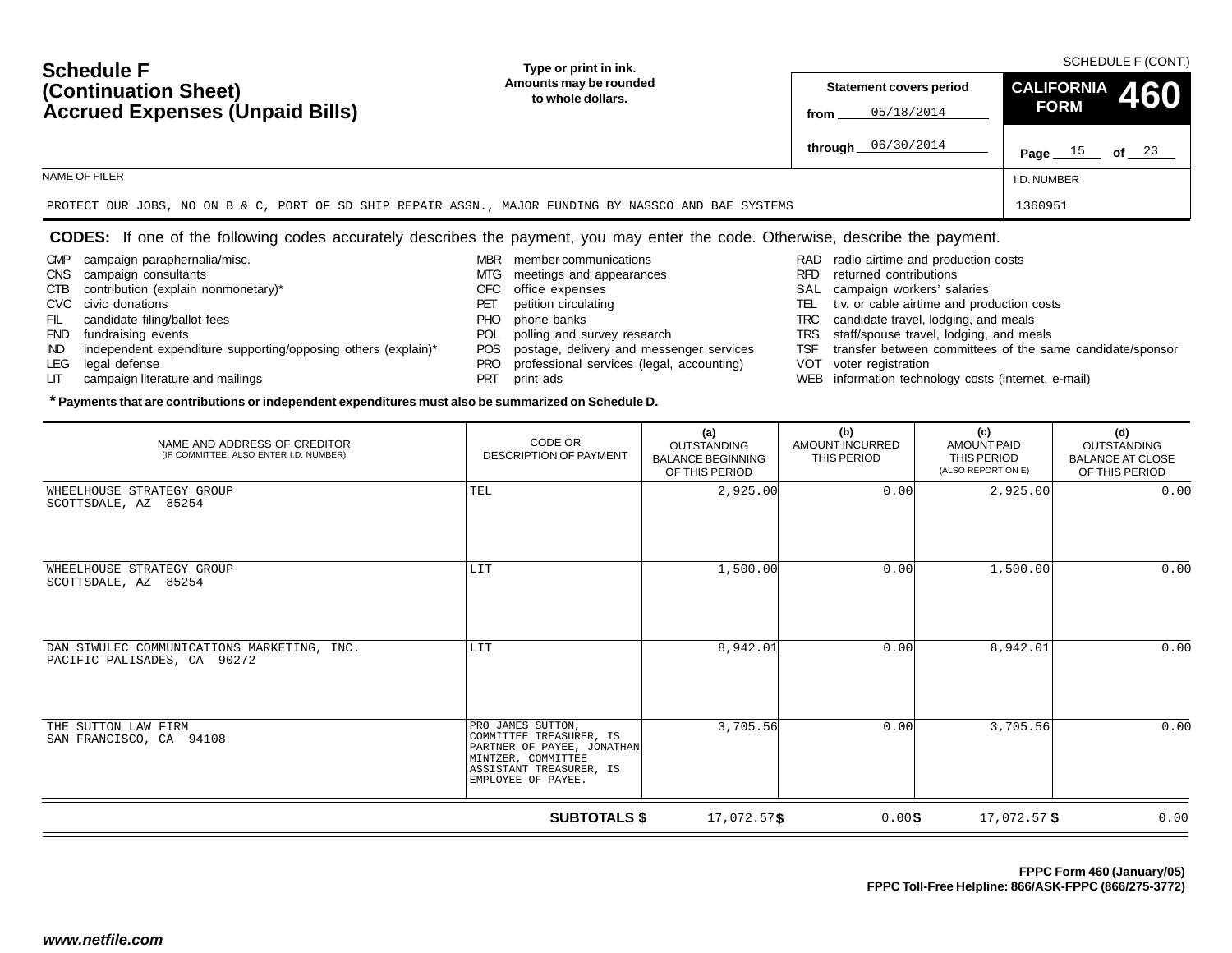| <b>Schedule F</b><br>(Continuation Sheet)<br><b>Accrued Expenses (Unpaid Bills)</b>                  | Type or print in ink.                       | SCHEDULE F (CONT.)                                   |                                                  |  |  |  |
|------------------------------------------------------------------------------------------------------|---------------------------------------------|------------------------------------------------------|--------------------------------------------------|--|--|--|
|                                                                                                      | Amounts may be rounded<br>to whole dollars. | <b>Statement covers period</b><br>05/18/2014<br>from | $\vert$ <sup>CALIFORNIA</sup> 460<br><b>FORM</b> |  |  |  |
|                                                                                                      |                                             | through 06/30/2014                                   | of $23$<br>Page $16$                             |  |  |  |
| NAME OF FILER                                                                                        | I.D. NUMBER                                 |                                                      |                                                  |  |  |  |
| PROTECT OUR JOBS, NO ON B & C, PORT OF SD SHIP REPAIR ASSN., MAJOR FUNDING BY NASSCO AND BAE SYSTEMS |                                             |                                                      | 1360951                                          |  |  |  |

#### **CODES:** If one of the following codes accurately describes the payment, you may enter the code. Otherwise, describe the payment.

- CMP campaign paraphernalia/misc.
- CNS campaign consultants
- CTB contribution (explain nonmonetary)\*
- CVC civic donations
- FIL candidate filing/ballot fees
- FND fundraising events
- IND independent expenditure supporting/opposing others (explain)\*

**\* Payments that are contributions or independent expenditures must also be summarized on Schedule D.**

- LEG legal defense
- LIT campaign literature and mailings
- MBR member communications
- MTG meetings and appearances
- OFC office expenses
- PET petition circulating
- PHO phone banks
- POL polling and survey research
- POS postage, delivery and messenger services
- PRO professional services (legal, accounting)
- PRT print ads
- RAD radio airtime and production costs
- RFD returned contributions
- SAL campaign workers' salaries
- TEL t.v. or cable airtime and production costs
- TRC candidate travel, lodging, and meals
- TRS staff/spouse travel, lodging, and meals
- TSF transfer between committees of the same candidate/sponsor
- VOT voter registration
- WEB information technology costs (internet, e-mail)

| NAME AND ADDRESS OF CREDITOR<br>(IF COMMITTEE, ALSO ENTER I.D. NUMBER) | CODE OR<br><b>DESCRIPTION OF PAYMENT</b>                                                                                                          | (a)<br><b>OUTSTANDING</b><br><b>BALANCE BEGINNING</b><br>OF THIS PERIOD | (b)<br><b>AMOUNT INCURRED</b><br>THIS PERIOD | (c)<br><b>AMOUNT PAID</b><br>THIS PERIOD<br>(ALSO REPORT ON E) | (d)<br><b>OUTSTANDING</b><br><b>BALANCE AT CLOSE</b><br>OF THIS PERIOD |
|------------------------------------------------------------------------|---------------------------------------------------------------------------------------------------------------------------------------------------|-------------------------------------------------------------------------|----------------------------------------------|----------------------------------------------------------------|------------------------------------------------------------------------|
| THE SUTTON LAW FIRM<br>SAN FRANCISCO, CA 94108                         | PRO JAMES SUTTON,<br>COMMITTEE TREASURER, IS<br>PARTNER OF PAYEE, JONATHAN<br>MINTZER, COMMITTEE<br>ASSISTANT TREASURER, IS<br>EMPLOYEE OF PAYEE. | 0.00                                                                    | 6,660.77                                     | 0.00                                                           | 6,660.77                                                               |
| SOUTHWEST STRATEGIES LLC<br>SAN DIEGO, CA 92124                        | REIMBURSED EXPENSES;<br>SEE SCHEDULE G.                                                                                                           | 0.00                                                                    | 600.00                                       | 0.00                                                           | 600.00                                                                 |
| THE SUTTON LAW FIRM<br>SAN FRANCISCO, CA 94108                         | PRO JAMES SUTTON,<br>COMMITTEE TREASURER, IS<br>PARTNER OF PAYEE, JONATHAN<br>MINTZER, COMMITTEE<br>ASSISTANT TREASURER, IS<br>EMPLOYEE OF PAYEE. | 0.00                                                                    | 3,309.90                                     | 0.00                                                           | 3,309.90                                                               |
|                                                                        |                                                                                                                                                   |                                                                         |                                              |                                                                |                                                                        |
|                                                                        | <b>SUBTOTALS \$</b>                                                                                                                               | 0.00\$                                                                  | $10,570.67$ \$                               | $0.00$ \$                                                      | 10,570.67                                                              |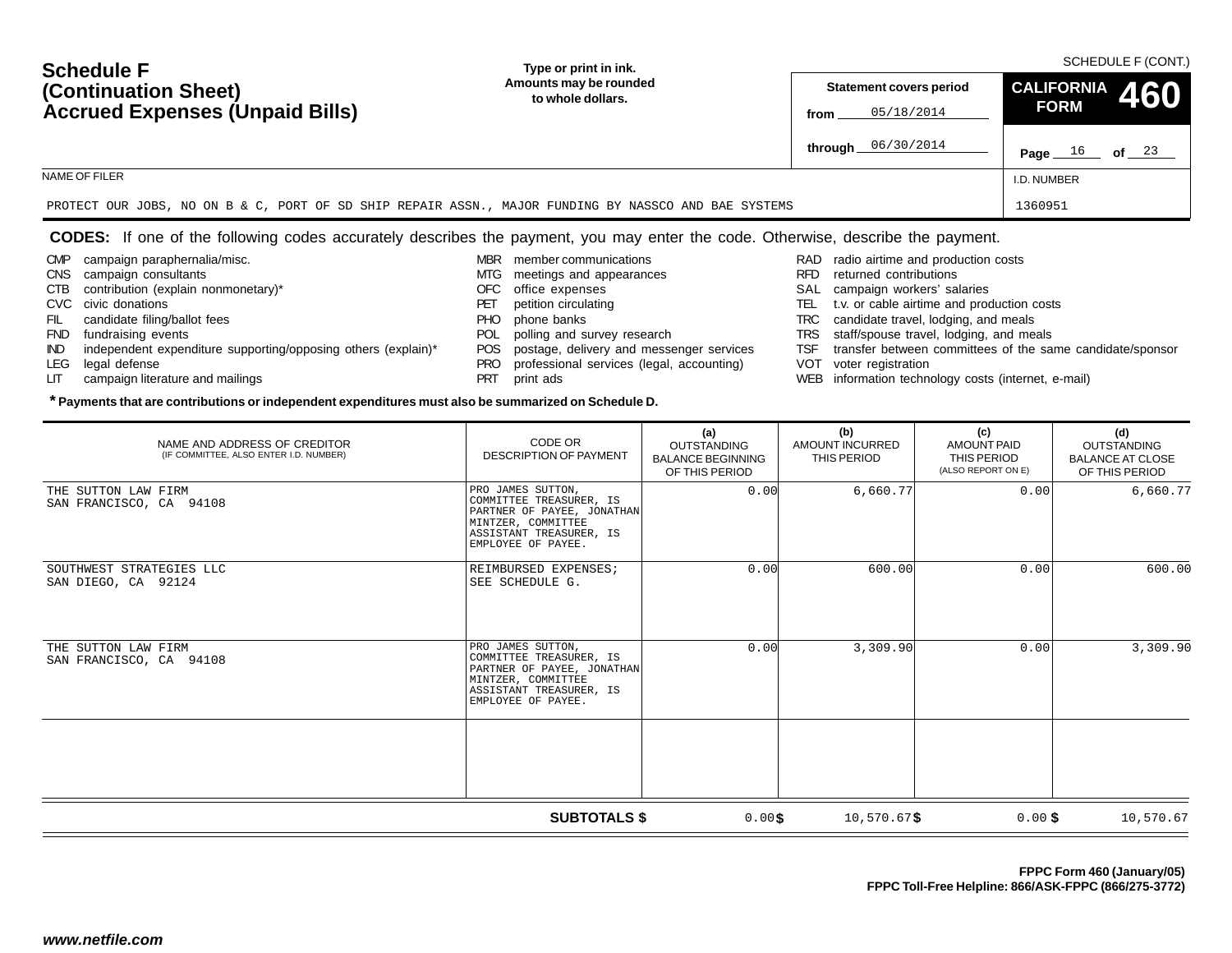| <b>Schedule G</b><br>Payments Made by an Agent or Independent<br><b>Contractor (on Behalf of This Committee)</b>                                                                                                                            | Type or print in ink.<br>Amounts may be rounded<br>to whole dollars.                                                                                                                                | <b>Statement covers period</b><br>05/18/2014<br>from                                                                                                                                                                                                                       | <b>SCHEDULE G</b><br><b>CALIFORNIA</b><br>460<br><b>FORM</b> |
|---------------------------------------------------------------------------------------------------------------------------------------------------------------------------------------------------------------------------------------------|-----------------------------------------------------------------------------------------------------------------------------------------------------------------------------------------------------|----------------------------------------------------------------------------------------------------------------------------------------------------------------------------------------------------------------------------------------------------------------------------|--------------------------------------------------------------|
| SEE INSTRUCTIONS ON REVERSE                                                                                                                                                                                                                 |                                                                                                                                                                                                     | through 06/30/2014                                                                                                                                                                                                                                                         | Page $17$ of $23$                                            |
| NAME OF FILER                                                                                                                                                                                                                               |                                                                                                                                                                                                     |                                                                                                                                                                                                                                                                            | I.D. NUMBER                                                  |
| PROTECT OUR JOBS, NO ON B & C, PORT OF SD SHIP REPAIR ASSN., MAJOR FUNDING BY NASSCO AND BAE SYSTEMS                                                                                                                                        |                                                                                                                                                                                                     |                                                                                                                                                                                                                                                                            | 1360951                                                      |
| NAME OF AGENT OR INDEPENDENT CONTRACTOR                                                                                                                                                                                                     |                                                                                                                                                                                                     |                                                                                                                                                                                                                                                                            |                                                              |
| DAN SIWULEC COMMUNICATIONS MARKETING, INC.                                                                                                                                                                                                  |                                                                                                                                                                                                     |                                                                                                                                                                                                                                                                            |                                                              |
| CODES: If one of the following codes accurately describes the payment, you may enter the code. Otherwise, describe the payment.                                                                                                             |                                                                                                                                                                                                     |                                                                                                                                                                                                                                                                            |                                                              |
| campaign paraphernalia/misc.<br><b>CMP</b><br><b>CNS</b><br>campaign consultants<br>contribution (explain nonmonetary)*<br><b>CTB</b><br>civic donations<br>CVC.<br>candidate filing/ballot fees<br>FIL<br><b>FND</b><br>fundraising events | member communications<br><b>MBR</b><br>meetings and appearances<br>MTG<br>office expenses<br>OFC<br>petition circulating<br>PET<br>phone banks<br>PHO.<br>polling and survey research<br><b>POL</b> | RAD radio airtime and production costs<br>returned contributions<br><b>RFD</b><br>campaign workers' salaries<br>SAL<br>t.v. or cable airtime and production costs<br>TEL<br>candidate travel, lodging, and meals<br>TRC<br>staff/spouse travel, lodging, and meals<br>TRS. |                                                              |

- IND independent expenditure supporting/opposing others (explain)\*
- LEG legal defense
- LIT campaign literature and mailings
- POS postage, delivery and messenger services
- PRO professional services (legal, accounting)
- PRT print ads
- 
- TSF transfer between committees of the same candidate/sponsor
- VOT voter registration
- WEB information technology costs (internet, e-mail)

#### **\* Payments that are contributions or independent expenditures must also be summarized on Schedule D.**

| <b>Contractor (on Behalf of This Committee)</b>                                                                                                                                                                                                                                                                                                                                                                                                                         | <u>lu whuie duilars.</u>                                                                                                                                                                                              |      |                                                                                           | 05/18/2014<br>from                                                                                                                                                           |                                                                                                                                                                                                                       | <b>FORM</b><br>TVV                                                                 |
|-------------------------------------------------------------------------------------------------------------------------------------------------------------------------------------------------------------------------------------------------------------------------------------------------------------------------------------------------------------------------------------------------------------------------------------------------------------------------|-----------------------------------------------------------------------------------------------------------------------------------------------------------------------------------------------------------------------|------|-------------------------------------------------------------------------------------------|------------------------------------------------------------------------------------------------------------------------------------------------------------------------------|-----------------------------------------------------------------------------------------------------------------------------------------------------------------------------------------------------------------------|------------------------------------------------------------------------------------|
| SEE INSTRUCTIONS ON REVERSE                                                                                                                                                                                                                                                                                                                                                                                                                                             |                                                                                                                                                                                                                       |      |                                                                                           | 06/30/2014<br>through $\equiv$                                                                                                                                               |                                                                                                                                                                                                                       | Page $17$ of $23$                                                                  |
| NAME OF FILER                                                                                                                                                                                                                                                                                                                                                                                                                                                           |                                                                                                                                                                                                                       |      |                                                                                           |                                                                                                                                                                              | I.D. NUMBER                                                                                                                                                                                                           |                                                                                    |
| PROTECT OUR JOBS, NO ON B & C, PORT OF SD SHIP REPAIR ASSN., MAJOR FUNDING BY NASSCO AND BAE SYSTEMS                                                                                                                                                                                                                                                                                                                                                                    |                                                                                                                                                                                                                       |      |                                                                                           |                                                                                                                                                                              | 1360951                                                                                                                                                                                                               |                                                                                    |
| NAME OF AGENT OR INDEPENDENT CONTRACTOR                                                                                                                                                                                                                                                                                                                                                                                                                                 |                                                                                                                                                                                                                       |      |                                                                                           |                                                                                                                                                                              |                                                                                                                                                                                                                       |                                                                                    |
| DAN SIWULEC COMMUNICATIONS MARKETING, INC.                                                                                                                                                                                                                                                                                                                                                                                                                              |                                                                                                                                                                                                                       |      |                                                                                           |                                                                                                                                                                              |                                                                                                                                                                                                                       |                                                                                    |
| <b>CODES:</b> If one of the following codes accurately describes the payment, you may enter the code. Otherwise, describe the payment.                                                                                                                                                                                                                                                                                                                                  |                                                                                                                                                                                                                       |      |                                                                                           |                                                                                                                                                                              |                                                                                                                                                                                                                       |                                                                                    |
| campaign paraphernalia/misc.<br><b>CMP</b><br>CNS campaign consultants<br>contribution (explain nonmonetary)*<br><b>CTB</b><br>CVC civic donations<br>FIL<br>candidate filing/ballot fees<br>FND fundraising events<br>independent expenditure supporting/opposing others (explain)*<br>IND.<br>legal defense<br>LEG.<br>campaign literature and mailings<br>LГ<br>* Payments that are contributions or independent expenditures must also be summarized on Schedule D. | MBR member communications<br>MTG meetings and appearances<br>office expenses<br>OFC.<br>petition circulating<br>PET<br>phone banks<br><b>PHO</b><br>POL polling and survey research<br>PRO<br><b>PRT</b><br>print ads |      | POS postage, delivery and messenger services<br>professional services (legal, accounting) | RAD radio airtime and production costs<br>RFD returned contributions<br>SAL campaign workers' salaries<br>TRC candidate travel, lodging, and meals<br>VOT voter registration | TEL t.v. or cable airtime and production costs<br>TRS staff/spouse travel, lodging, and meals<br>TSF transfer between committees of the same candidate/sponsor<br>WEB information technology costs (internet, e-mail) |                                                                                    |
| NAME AND ADDRESS OF PAYEE OR CREDITOR<br>(IF COMMITTEE, ALSO ENTER I.D. NUMBER)                                                                                                                                                                                                                                                                                                                                                                                         |                                                                                                                                                                                                                       | CODE | OR                                                                                        | <b>DESCRIPTION OF PAYMENT</b>                                                                                                                                                |                                                                                                                                                                                                                       | <b>AMOUNT PAID</b>                                                                 |
| CA STATE BOARD OF EQUALIZATION<br>SAN DIEGO, CA 92128                                                                                                                                                                                                                                                                                                                                                                                                                   |                                                                                                                                                                                                                       |      | SALES TAX                                                                                 |                                                                                                                                                                              |                                                                                                                                                                                                                       | 630.00                                                                             |
| CA STATE BOARD OF EQUALIZATION<br>SAN DIEGO, CA 92128                                                                                                                                                                                                                                                                                                                                                                                                                   |                                                                                                                                                                                                                       |      | SALES TAX                                                                                 |                                                                                                                                                                              |                                                                                                                                                                                                                       | 1,181.25                                                                           |
| POLITICAL DATA<br>NORWALK, CA 90650                                                                                                                                                                                                                                                                                                                                                                                                                                     |                                                                                                                                                                                                                       | LIT  |                                                                                           |                                                                                                                                                                              |                                                                                                                                                                                                                       | 1,706.12                                                                           |
| POLITICAL DATA<br>NORWALK, CA 90650                                                                                                                                                                                                                                                                                                                                                                                                                                     |                                                                                                                                                                                                                       | LIT  |                                                                                           |                                                                                                                                                                              |                                                                                                                                                                                                                       | 3,791.40                                                                           |
| Attach additional information on appropriately labeled continuation sheets.                                                                                                                                                                                                                                                                                                                                                                                             |                                                                                                                                                                                                                       |      |                                                                                           |                                                                                                                                                                              | TOTAL* \$                                                                                                                                                                                                             | 7,308.77                                                                           |
| * Do not transfer to any other schedule or to the Summary Page. This total may not equal the amount paid to the agent or<br>independent contractor as reported on Schedule E.                                                                                                                                                                                                                                                                                           |                                                                                                                                                                                                                       |      |                                                                                           |                                                                                                                                                                              |                                                                                                                                                                                                                       | FPPC Form 460 (January/05)<br>FPPC Toll-Free Helpline: 866/ASK-FPPC (866/275-3772) |
| www.netfile.com                                                                                                                                                                                                                                                                                                                                                                                                                                                         |                                                                                                                                                                                                                       |      |                                                                                           |                                                                                                                                                                              |                                                                                                                                                                                                                       |                                                                                    |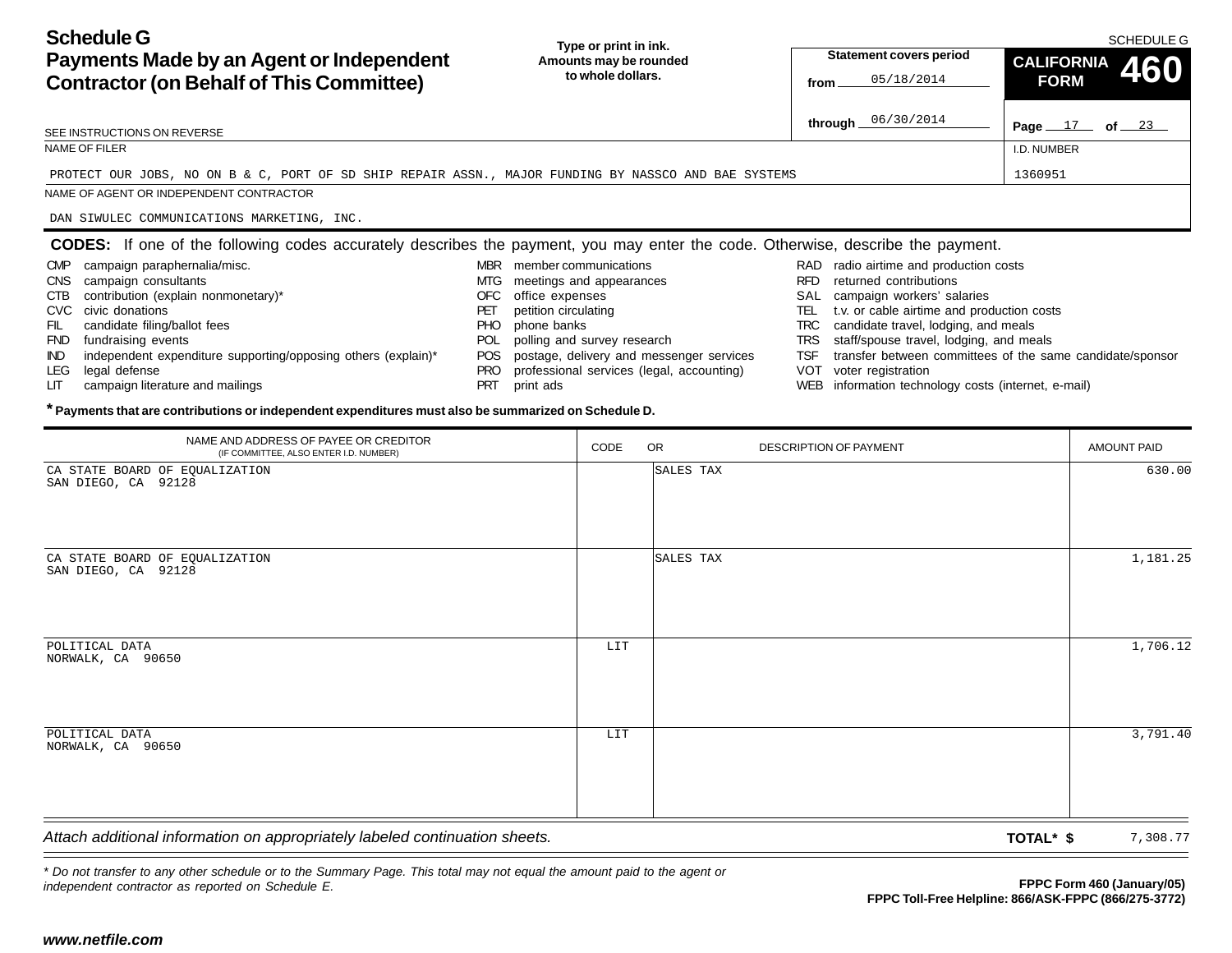**Schedule G (Continuation Sheet) Payments Made by an Agent or Independent Contractor (on Behalf of This Committee) Page**  $18$  of  $23$ **Type or print in ink. Amounts may be rounded to whole dollars.**SCHEDULE G (CONT.) I.D. NUMBERSEE INSTRUCTIONS ON REVERSENAME OF FILERNAME OF AGENT OR INDEPENDENT CONTRACTOR**Statement covers period fromthrough CALIFORNIA 460 FORMCODES:** If one of the following codes accurately describes the payment, you may enter the code. Otherwise, describe the payment. RAD radio airtime and production costs RFD returned contributionsSAL campaign workers' salaries TEL t.v. or cable airtime and production costs TRC candidate travel, lodging, and meals TRS staff/spouse travel, lodging, and meals TSF transfer between committees of the same candidate/sponsor MBR member communicationsMTG meetings and appearances OFC office expenses PET petition circulating PHO phone banks POL polling and survey research POS postage, delivery and messenger services CMP campaign paraphernalia/misc. CNS campaign consultants CTB contribution (explain nonmonetary)\* CVC civic donationsFIL candidate filing/ballot fees FND fundraising events IND independent expenditure supporting/opposing others (explain)\* PROTECT OUR JOBS, NO ON B & C, PORT OF SD SHIP REPAIR ASSN., MAJOR FUNDING BY NASSCO AND BAE SYSTEMSs 1360951 DAN SIWULEC COMMUNICATIONS MARKETING, INC.

| <b>Contractor (on Behalf of This Committee)</b>                                                                                                                                                                                                                                                                                                                                                                                                                                      |                                                                                                                                                                                                                                                     | <u>lu whuie duilars.</u> |           |                                                                                       |     | 05/18/2014<br>from                                   |                                                                                                                                                                     |                                                                                                   | <b>FORM</b><br>TVV                                                                 |  |  |
|--------------------------------------------------------------------------------------------------------------------------------------------------------------------------------------------------------------------------------------------------------------------------------------------------------------------------------------------------------------------------------------------------------------------------------------------------------------------------------------|-----------------------------------------------------------------------------------------------------------------------------------------------------------------------------------------------------------------------------------------------------|--------------------------|-----------|---------------------------------------------------------------------------------------|-----|------------------------------------------------------|---------------------------------------------------------------------------------------------------------------------------------------------------------------------|---------------------------------------------------------------------------------------------------|------------------------------------------------------------------------------------|--|--|
| SEE INSTRUCTIONS ON REVERSE                                                                                                                                                                                                                                                                                                                                                                                                                                                          |                                                                                                                                                                                                                                                     |                          |           |                                                                                       |     | through $\_$                                         | 06/30/2014                                                                                                                                                          |                                                                                                   | Page $18$ of $23$                                                                  |  |  |
| NAME OF FILER                                                                                                                                                                                                                                                                                                                                                                                                                                                                        |                                                                                                                                                                                                                                                     |                          |           |                                                                                       |     |                                                      |                                                                                                                                                                     | I.D. NUMBER                                                                                       |                                                                                    |  |  |
| PROTECT OUR JOBS, NO ON B & C, PORT OF SD SHIP REPAIR ASSN., MAJOR FUNDING BY NASSCO AND BAE SYSTEMS                                                                                                                                                                                                                                                                                                                                                                                 |                                                                                                                                                                                                                                                     |                          |           |                                                                                       |     |                                                      |                                                                                                                                                                     | 1360951                                                                                           |                                                                                    |  |  |
| NAME OF AGENT OR INDEPENDENT CONTRACTOR                                                                                                                                                                                                                                                                                                                                                                                                                                              |                                                                                                                                                                                                                                                     |                          |           |                                                                                       |     |                                                      |                                                                                                                                                                     |                                                                                                   |                                                                                    |  |  |
| DAN SIWULEC COMMUNICATIONS MARKETING, INC.                                                                                                                                                                                                                                                                                                                                                                                                                                           |                                                                                                                                                                                                                                                     |                          |           |                                                                                       |     |                                                      |                                                                                                                                                                     |                                                                                                   |                                                                                    |  |  |
| <b>CODES:</b> If one of the following codes accurately describes the payment, you may enter the code. Otherwise, describe the payment.                                                                                                                                                                                                                                                                                                                                               |                                                                                                                                                                                                                                                     |                          |           |                                                                                       |     |                                                      |                                                                                                                                                                     |                                                                                                   |                                                                                    |  |  |
| campaign paraphernalia/misc.<br><b>CMP</b><br>CNS campaign consultants<br>contribution (explain nonmonetary)*<br>CTB<br>civic donations<br><b>CVC</b><br>candidate filing/ballot fees<br>FIL<br>fundraising events<br><b>FND</b><br>independent expenditure supporting/opposing others (explain)*<br>IND.<br>legal defense<br>LEG.<br>campaign literature and mailings<br>ЦT<br>* Payments that are contributions or independent expenditures must also be summarized on Schedule D. | MBR member communications<br>MTG meetings and appearances<br>office expenses<br>OFC<br>petition circulating<br>PET<br>phone banks<br><b>PHO</b><br>polling and survey research<br><b>POL</b><br><b>POS</b><br><b>PRO</b><br>print ads<br><b>PRT</b> |                          |           | postage, delivery and messenger services<br>professional services (legal, accounting) | TEL | RFD returned contributions<br>VOT voter registration | RAD radio airtime and production costs<br>SAL campaign workers' salaries<br>TRC candidate travel, lodging, and meals<br>TRS staff/spouse travel, lodging, and meals | t.v. or cable airtime and production costs<br>WEB information technology costs (internet, e-mail) | TSF transfer between committees of the same candidate/sponsor                      |  |  |
| NAME AND ADDRESS OF PAYEE OR CREDITOR<br>(IF COMMITTEE, ALSO ENTER I.D. NUMBER)                                                                                                                                                                                                                                                                                                                                                                                                      |                                                                                                                                                                                                                                                     | CODE                     | <b>OR</b> |                                                                                       |     | <b>DESCRIPTION OF PAYMENT</b>                        |                                                                                                                                                                     |                                                                                                   | <b>AMOUNT PAID</b>                                                                 |  |  |
| SEASIDE POLITICAL PRINTING & DIRECT MAIL<br>LONG BEACH, CA 90802                                                                                                                                                                                                                                                                                                                                                                                                                     |                                                                                                                                                                                                                                                     | LIT                      |           |                                                                                       |     |                                                      |                                                                                                                                                                     |                                                                                                   | 7,000.00                                                                           |  |  |
| SEASIDE POLITICAL PRINTING & DIRECT MAIL<br>LONG BEACH, CA 90802                                                                                                                                                                                                                                                                                                                                                                                                                     |                                                                                                                                                                                                                                                     | LIT                      |           |                                                                                       |     |                                                      |                                                                                                                                                                     |                                                                                                   | 13, 125.00                                                                         |  |  |
| SERVICE MAILERS<br>LOS ANGELES, CA 90018                                                                                                                                                                                                                                                                                                                                                                                                                                             |                                                                                                                                                                                                                                                     | POS                      |           |                                                                                       |     |                                                      |                                                                                                                                                                     |                                                                                                   | 3,348.10                                                                           |  |  |
| SERVICE MAILERS<br>LOS ANGELES, CA 90018                                                                                                                                                                                                                                                                                                                                                                                                                                             |                                                                                                                                                                                                                                                     | POS                      |           |                                                                                       |     |                                                      |                                                                                                                                                                     |                                                                                                   | 7,048.60                                                                           |  |  |
| Attach additional information on appropriately labeled continuation sheets.                                                                                                                                                                                                                                                                                                                                                                                                          |                                                                                                                                                                                                                                                     |                          |           |                                                                                       |     |                                                      |                                                                                                                                                                     | TOTAL* \$                                                                                         | 30,521.70                                                                          |  |  |
| * Do not transfer to any other schedule or to the Summary Page. This total may not equal the amount paid to the agent or<br>independent contractor as reported on Schedule E.<br>www.netfile.com                                                                                                                                                                                                                                                                                     |                                                                                                                                                                                                                                                     |                          |           |                                                                                       |     |                                                      |                                                                                                                                                                     |                                                                                                   | FPPC Form 460 (January/05)<br>FPPC Toll-Free Helpline: 866/ASK-FPPC (866/275-3772) |  |  |
|                                                                                                                                                                                                                                                                                                                                                                                                                                                                                      |                                                                                                                                                                                                                                                     |                          |           |                                                                                       |     |                                                      |                                                                                                                                                                     |                                                                                                   |                                                                                    |  |  |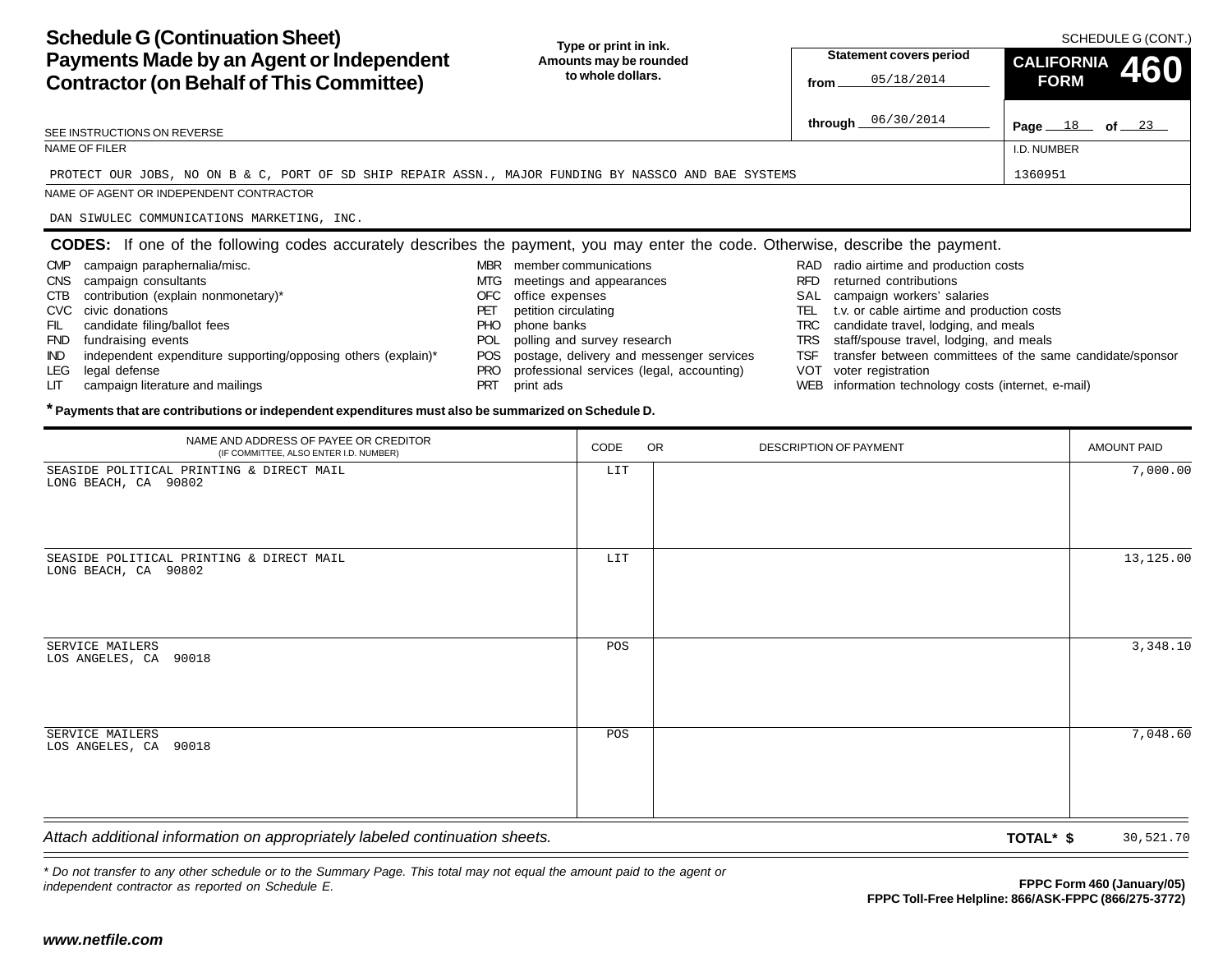**Schedule G (Continuation Sheet) Payments Made by an Agent or Independent Contractor (on Behalf of This Committee) Page**  $19$  of  $23$ **Type or print in ink. Amounts may be rounded to whole dollars.**SCHEDULE G (CONT.) I.D. NUMBERSEE INSTRUCTIONS ON REVERSENAME OF FILERNAME OF AGENT OR INDEPENDENT CONTRACTOR**Statement covers period fromthrough CALIFORNIA 460 FORMCODES:** If one of the following codes accurately describes the payment, you may enter the code. Otherwise, describe the payment. RAD radio airtime and production costs RFD returned contributionsSAL campaign workers' salaries TEL t.v. or cable airtime and production costs TRC candidate travel, lodging, and meals TRS staff/spouse travel, lodging, and meals TSF transfer between committees of the same candidate/sponsor MBR member communicationsMTG meetings and appearances OFC office expenses PET petition circulating PHO phone banks POL polling and survey research POS postage, delivery and messenger services CMP campaign paraphernalia/misc. CNS campaign consultants CTB contribution (explain nonmonetary)\* CVC civic donationsFIL candidate filing/ballot fees FND fundraising events IND independent expenditure supporting/opposing others (explain)\* LEG legal defense PROTECT OUR JOBS, NO ON B & C, PORT OF SD SHIP REPAIR ASSN., MAJOR FUNDING BY NASSCO AND BAE SYSTEMSs 1360951 DAN SIWULEC COMMUNICATIONS MARKETING, INC.

- VOT voter registration PRO professional services (legal, accounting)
	- WEB information technology costs (internet, e-mail)

| <b>Contractor (on Behalf of This Committee)</b>                                                                                                                                                                                                                                                                                                                                                                                                                                   | lo whole dollars.                                                                                                                                                                                       |                             |                                                                                       | 05/18/2014<br>from                                                                                                                                                                                                                                                                                                                                                                                    | <b>FORM</b> | TVV                        |
|-----------------------------------------------------------------------------------------------------------------------------------------------------------------------------------------------------------------------------------------------------------------------------------------------------------------------------------------------------------------------------------------------------------------------------------------------------------------------------------|---------------------------------------------------------------------------------------------------------------------------------------------------------------------------------------------------------|-----------------------------|---------------------------------------------------------------------------------------|-------------------------------------------------------------------------------------------------------------------------------------------------------------------------------------------------------------------------------------------------------------------------------------------------------------------------------------------------------------------------------------------------------|-------------|----------------------------|
| SEE INSTRUCTIONS ON REVERSE                                                                                                                                                                                                                                                                                                                                                                                                                                                       |                                                                                                                                                                                                         |                             |                                                                                       | through 06/30/2014                                                                                                                                                                                                                                                                                                                                                                                    |             | Page $19$ of $23$          |
| NAME OF FILER                                                                                                                                                                                                                                                                                                                                                                                                                                                                     |                                                                                                                                                                                                         |                             |                                                                                       |                                                                                                                                                                                                                                                                                                                                                                                                       | I.D. NUMBER |                            |
| PROTECT OUR JOBS, NO ON B & C, PORT OF SD SHIP REPAIR ASSN., MAJOR FUNDING BY NASSCO AND BAE SYSTEMS                                                                                                                                                                                                                                                                                                                                                                              |                                                                                                                                                                                                         |                             |                                                                                       |                                                                                                                                                                                                                                                                                                                                                                                                       | 1360951     |                            |
| NAME OF AGENT OR INDEPENDENT CONTRACTOR                                                                                                                                                                                                                                                                                                                                                                                                                                           |                                                                                                                                                                                                         |                             |                                                                                       |                                                                                                                                                                                                                                                                                                                                                                                                       |             |                            |
| DAN SIWULEC COMMUNICATIONS MARKETING, INC.                                                                                                                                                                                                                                                                                                                                                                                                                                        |                                                                                                                                                                                                         |                             |                                                                                       |                                                                                                                                                                                                                                                                                                                                                                                                       |             |                            |
| <b>CODES:</b> If one of the following codes accurately describes the payment, you may enter the code. Otherwise, describe the payment.                                                                                                                                                                                                                                                                                                                                            |                                                                                                                                                                                                         |                             |                                                                                       |                                                                                                                                                                                                                                                                                                                                                                                                       |             |                            |
| campaign paraphernalia/misc.<br>CMP<br>campaign consultants<br>CNS<br>contribution (explain nonmonetary)*<br>CTB<br>civic donations<br><b>CVC</b><br>FIL<br>candidate filing/ballot fees<br>fundraising events<br><b>FND</b><br>independent expenditure supporting/opposing others (explain)*<br>IND.<br>legal defense<br>LEG.<br>campaign literature and mailings<br>LIТ<br>* Payments that are contributions or independent expenditures must also be summarized on Schedule D. | MBR member communications<br>MTG meetings and appearances<br>office expenses<br>OFC<br>petition circulating<br>PET<br>phone banks<br>PHO.<br>POL<br><b>POS</b><br><b>PRO</b><br><b>PRT</b><br>print ads | polling and survey research | postage, delivery and messenger services<br>professional services (legal, accounting) | RAD radio airtime and production costs<br>RFD returned contributions<br>SAL campaign workers' salaries<br>TEL t.v. or cable airtime and production costs<br>TRC candidate travel, lodging, and meals<br>TRS staff/spouse travel, lodging, and meals<br>TSF transfer between committees of the same candidate/sponsor<br>VOT voter registration<br>WEB information technology costs (internet, e-mail) |             |                            |
|                                                                                                                                                                                                                                                                                                                                                                                                                                                                                   |                                                                                                                                                                                                         |                             |                                                                                       |                                                                                                                                                                                                                                                                                                                                                                                                       |             |                            |
| NAME AND ADDRESS OF PAYEE OR CREDITOR<br>(IF COMMITTEE, ALSO ENTER I.D. NUMBER)                                                                                                                                                                                                                                                                                                                                                                                                   |                                                                                                                                                                                                         | CODE                        | <b>OR</b>                                                                             | DESCRIPTION OF PAYMENT                                                                                                                                                                                                                                                                                                                                                                                |             | <b>AMOUNT PAID</b>         |
| PACIFIC PALISADES, CA 90272                                                                                                                                                                                                                                                                                                                                                                                                                                                       |                                                                                                                                                                                                         | POS                         |                                                                                       |                                                                                                                                                                                                                                                                                                                                                                                                       |             | 13,769.25                  |
| UNITED STATE POSTAL SERIVCE<br>PACIFIC PALISADES, CA 90272                                                                                                                                                                                                                                                                                                                                                                                                                        |                                                                                                                                                                                                         | POS                         |                                                                                       |                                                                                                                                                                                                                                                                                                                                                                                                       |             | 26, 157.00                 |
| Attach additional information on appropriately labeled continuation sheets.                                                                                                                                                                                                                                                                                                                                                                                                       |                                                                                                                                                                                                         |                             |                                                                                       |                                                                                                                                                                                                                                                                                                                                                                                                       | TOTAL* \$   | 39,926.25                  |
| * Do not transfer to any other schedule or to the Summary Page. This total may not equal the amount paid to the agent or<br>independent contractor as reported on Schedule E.<br>www.netfile.com                                                                                                                                                                                                                                                                                  |                                                                                                                                                                                                         |                             |                                                                                       | FPPC Toll-Free Helpline: 866/ASK-FPPC (866/275-3772)                                                                                                                                                                                                                                                                                                                                                  |             | FPPC Form 460 (January/05) |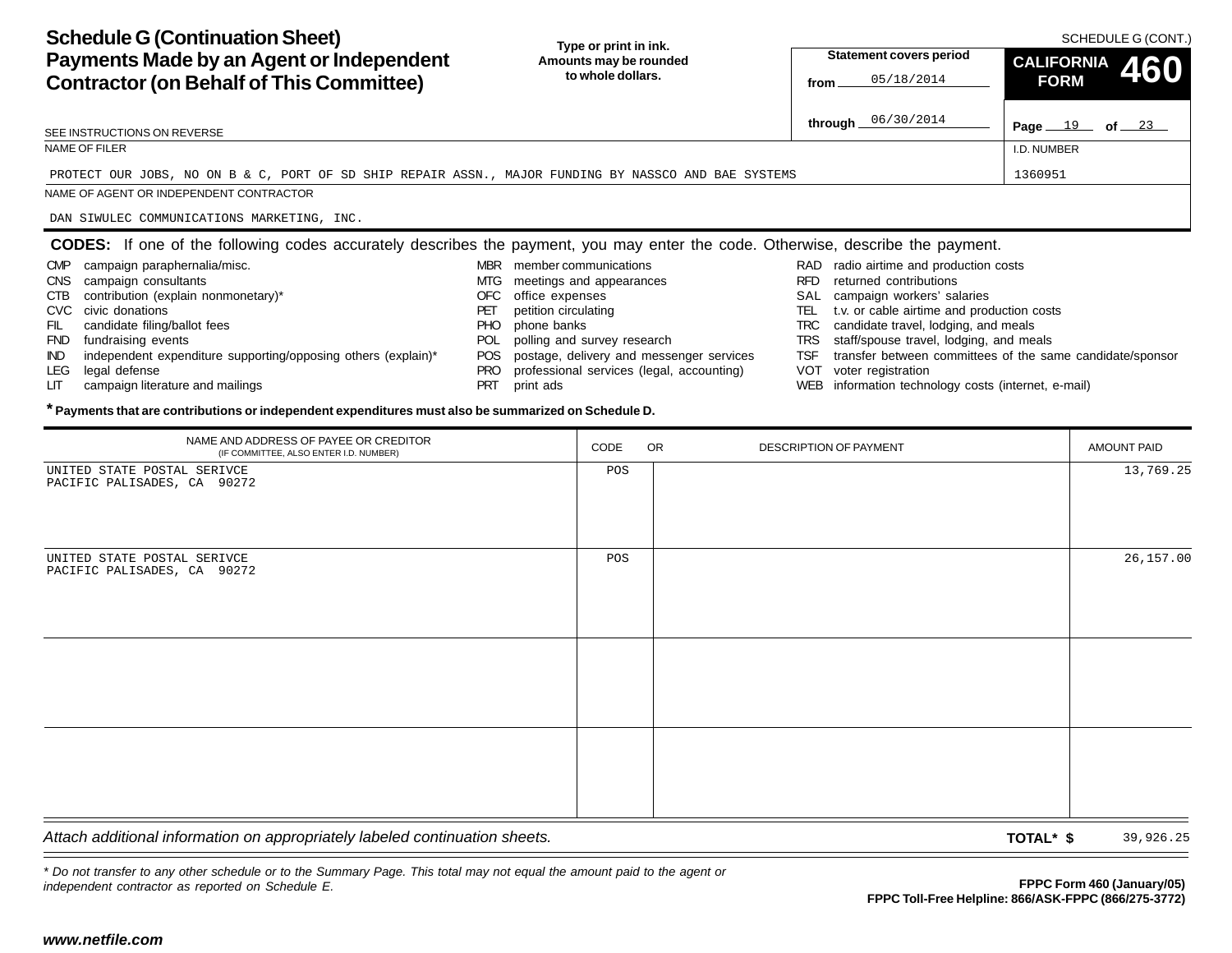| <b>Schedule G</b><br>Payments Made by an Agent or Independent<br><b>Contractor (on Behalf of This Committee)</b>                       | Type or print in ink.<br>Amounts may be rounded<br>to whole dollars. | <b>Statement covers period</b><br>05/18/2014<br>from | <b>SCHEDULE G</b><br><b>CALIFORNIA</b><br>460<br><b>FORM</b> |
|----------------------------------------------------------------------------------------------------------------------------------------|----------------------------------------------------------------------|------------------------------------------------------|--------------------------------------------------------------|
| SEE INSTRUCTIONS ON REVERSE                                                                                                            |                                                                      | 06/30/2014<br>through $\equiv$                       | Page $20$ of $23$                                            |
| NAME OF FILER                                                                                                                          |                                                                      |                                                      | I.D. NUMBER                                                  |
| PROTECT OUR JOBS, NO ON B & C, PORT OF SD SHIP REPAIR ASSN., MAJOR FUNDING BY NASSCO AND BAE SYSTEMS                                   |                                                                      |                                                      | 1360951                                                      |
| NAME OF AGENT OR INDEPENDENT CONTRACTOR                                                                                                |                                                                      |                                                      |                                                              |
| GREENSTRIPE MEDIA INC.                                                                                                                 |                                                                      |                                                      |                                                              |
| <b>CODES:</b> If one of the following codes accurately describes the payment, you may enter the code. Otherwise, describe the payment. |                                                                      |                                                      |                                                              |
| campaign paraphernalia/misc.<br><b>CMP</b>                                                                                             | member communications<br><b>MBR</b>                                  | radio airtime and production costs<br>RAD            |                                                              |
| campaign consultants<br>CNS                                                                                                            | meetings and appearances<br>MTG                                      | returned contributions<br><b>RFD</b>                 |                                                              |
| contribution (explain nonmonetary)*<br><b>CTB</b>                                                                                      | OFC<br>office expenses                                               | campaign workers' salaries<br>SAL                    |                                                              |
| CVC civic donations                                                                                                                    | petition circulating<br>PET                                          | t.v. or cable airtime and production costs<br>TEL    |                                                              |
| condidate filipe/bollet food                                                                                                           | $\mathsf{D} \mathsf{D} \mathsf{D}$ above books                       | TDC condidate travel ledging and meals               |                                                              |

- FIL candidate filing/ballot fees
- FND fundraising events
- IND independent expenditure supporting/opposing others (explain)\*
- LEG legal defense
- LIT campaign literature and mailings
- PHO phone banks
- POL polling and survey research
- POS postage, delivery and messenger services
- PRO professional services (legal, accounting)
- PRT print ads
- TRC candidate travel, lodging, and meals
- TRS staff/spouse travel, lodging, and meals
- TSF transfer between committees of the same candidate/sponsor
- VOT voter registration
- WEB information technology costs (internet, e-mail)

#### **\* Payments that are contributions or independent expenditures must also be summarized on Schedule D.**

| <b>Contractor (on Behalf of This Committee)</b>                                                                                                                                                                                                                                                                                                                                                                                                                                                                                                                                                                | <u>lu whuie duilars</u>                                                                                                                                                                                         |                             |                                                                                       | 05/18/2014<br>from                                                                                                                                                                                                                                                                                                                                                                                    | <b>FORM</b>                                          | TUU                        |
|----------------------------------------------------------------------------------------------------------------------------------------------------------------------------------------------------------------------------------------------------------------------------------------------------------------------------------------------------------------------------------------------------------------------------------------------------------------------------------------------------------------------------------------------------------------------------------------------------------------|-----------------------------------------------------------------------------------------------------------------------------------------------------------------------------------------------------------------|-----------------------------|---------------------------------------------------------------------------------------|-------------------------------------------------------------------------------------------------------------------------------------------------------------------------------------------------------------------------------------------------------------------------------------------------------------------------------------------------------------------------------------------------------|------------------------------------------------------|----------------------------|
| SEE INSTRUCTIONS ON REVERSE                                                                                                                                                                                                                                                                                                                                                                                                                                                                                                                                                                                    |                                                                                                                                                                                                                 |                             |                                                                                       | through $06/30/2014$                                                                                                                                                                                                                                                                                                                                                                                  |                                                      | Page $20$ of $23$          |
| NAME OF FILER                                                                                                                                                                                                                                                                                                                                                                                                                                                                                                                                                                                                  |                                                                                                                                                                                                                 |                             |                                                                                       |                                                                                                                                                                                                                                                                                                                                                                                                       | I.D. NUMBER                                          |                            |
| PROTECT OUR JOBS, NO ON B & C, PORT OF SD SHIP REPAIR ASSN., MAJOR FUNDING BY NASSCO AND BAE SYSTEMS                                                                                                                                                                                                                                                                                                                                                                                                                                                                                                           |                                                                                                                                                                                                                 |                             |                                                                                       |                                                                                                                                                                                                                                                                                                                                                                                                       | 1360951                                              |                            |
| NAME OF AGENT OR INDEPENDENT CONTRACTOR                                                                                                                                                                                                                                                                                                                                                                                                                                                                                                                                                                        |                                                                                                                                                                                                                 |                             |                                                                                       |                                                                                                                                                                                                                                                                                                                                                                                                       |                                                      |                            |
| GREENSTRIPE MEDIA INC.                                                                                                                                                                                                                                                                                                                                                                                                                                                                                                                                                                                         |                                                                                                                                                                                                                 |                             |                                                                                       |                                                                                                                                                                                                                                                                                                                                                                                                       |                                                      |                            |
| <b>CODES:</b> If one of the following codes accurately describes the payment, you may enter the code. Otherwise, describe the payment.<br>campaign paraphernalia/misc.<br>CMP<br>CNS campaign consultants<br>contribution (explain nonmonetary)*<br>CTB<br>civic donations<br>CVC<br>FIL<br>candidate filing/ballot fees<br>fundraising events<br><b>FND</b><br>independent expenditure supporting/opposing others (explain)*<br>IND<br>legal defense<br>LEG<br>campaign literature and mailings<br>LГ<br>* Payments that are contributions or independent expenditures must also be summarized on Schedule D. | MBR member communications<br>MTG meetings and appearances<br>office expenses<br>OFC.<br>petition circulating<br>PET<br>phone banks<br>PHO.<br><b>POL</b><br><b>POS</b><br><b>PRO</b><br><b>PRT</b><br>print ads | polling and survey research | postage, delivery and messenger services<br>professional services (legal, accounting) | RAD radio airtime and production costs<br>RFD returned contributions<br>SAL campaign workers' salaries<br>TEL t.v. or cable airtime and production costs<br>TRC candidate travel, lodging, and meals<br>TRS staff/spouse travel, lodging, and meals<br>TSF transfer between committees of the same candidate/sponsor<br>VOT voter registration<br>WEB information technology costs (internet, e-mail) |                                                      |                            |
| NAME AND ADDRESS OF PAYEE OR CREDITOR<br>(IF COMMITTEE, ALSO ENTER I.D. NUMBER)                                                                                                                                                                                                                                                                                                                                                                                                                                                                                                                                |                                                                                                                                                                                                                 | CODE                        | <b>OR</b>                                                                             | DESCRIPTION OF PAYMENT                                                                                                                                                                                                                                                                                                                                                                                |                                                      | <b>AMOUNT PAID</b>         |
| KFMB-TV<br>SAN DIEGO, CA 92111                                                                                                                                                                                                                                                                                                                                                                                                                                                                                                                                                                                 |                                                                                                                                                                                                                 | TEL                         |                                                                                       |                                                                                                                                                                                                                                                                                                                                                                                                       |                                                      | 6,060.50                   |
| KGTV-TV<br>SAN DIEGO, CA 92102                                                                                                                                                                                                                                                                                                                                                                                                                                                                                                                                                                                 |                                                                                                                                                                                                                 | TEL                         |                                                                                       |                                                                                                                                                                                                                                                                                                                                                                                                       |                                                      | 2,720.00                   |
| KNSD-TV<br>SAN DIEGO, CA 92101                                                                                                                                                                                                                                                                                                                                                                                                                                                                                                                                                                                 |                                                                                                                                                                                                                 | TEL                         |                                                                                       |                                                                                                                                                                                                                                                                                                                                                                                                       |                                                      | 8,096.25                   |
| MANTER COMMUNICATIONS<br>TUSTIN, CA 92782                                                                                                                                                                                                                                                                                                                                                                                                                                                                                                                                                                      |                                                                                                                                                                                                                 | CNS                         |                                                                                       |                                                                                                                                                                                                                                                                                                                                                                                                       |                                                      | 1,985.50                   |
| Attach additional information on appropriately labeled continuation sheets.                                                                                                                                                                                                                                                                                                                                                                                                                                                                                                                                    |                                                                                                                                                                                                                 |                             |                                                                                       |                                                                                                                                                                                                                                                                                                                                                                                                       | TOTAL* \$                                            | 18,862.25                  |
| * Do not transfer to any other schedule or to the Summary Page. This total may not equal the amount paid to the agent or<br>independent contractor as reported on Schedule E.<br>www.netfile.com                                                                                                                                                                                                                                                                                                                                                                                                               |                                                                                                                                                                                                                 |                             |                                                                                       |                                                                                                                                                                                                                                                                                                                                                                                                       | FPPC Toll-Free Helpline: 866/ASK-FPPC (866/275-3772) | FPPC Form 460 (January/05) |
|                                                                                                                                                                                                                                                                                                                                                                                                                                                                                                                                                                                                                |                                                                                                                                                                                                                 |                             |                                                                                       |                                                                                                                                                                                                                                                                                                                                                                                                       |                                                      |                            |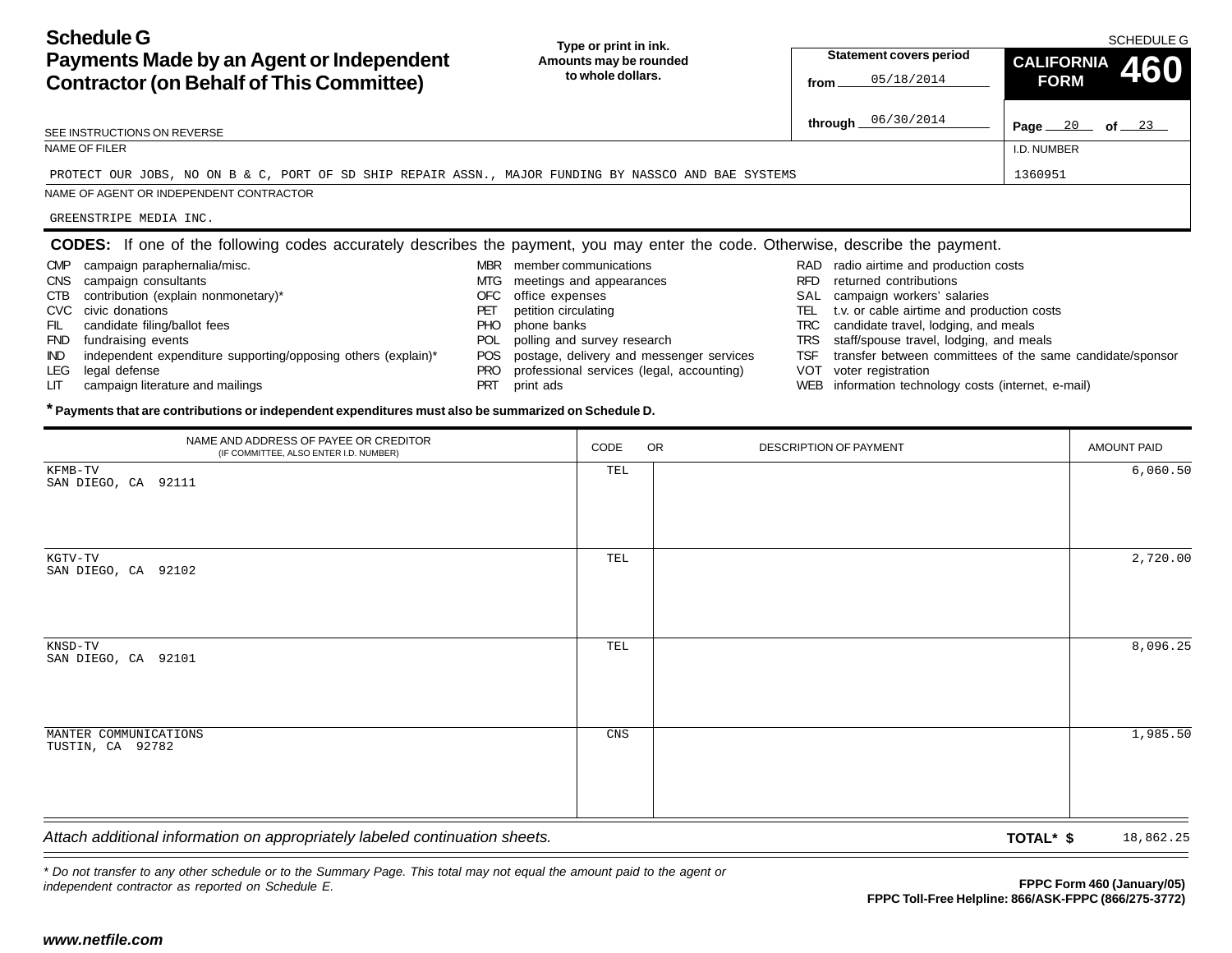| <b>Schedule G</b><br>Payments Made by an Agent or Independent<br><b>Contractor (on Behalf of This Committee)</b>                       | Type or print in ink.<br>Amounts may be rounded<br>to whole dollars. | <b>Statement covers period</b><br>05/18/2014<br>from                                             | <b>SCHEDULE G</b><br><b>CALIFORNIA</b><br>460<br><b>FORM</b> |
|----------------------------------------------------------------------------------------------------------------------------------------|----------------------------------------------------------------------|--------------------------------------------------------------------------------------------------|--------------------------------------------------------------|
| SEE INSTRUCTIONS ON REVERSE                                                                                                            |                                                                      | 06/30/2014<br>through _                                                                          | Page $21$ of $23$                                            |
| NAME OF FILER                                                                                                                          |                                                                      |                                                                                                  | I.D. NUMBER                                                  |
| PROTECT OUR JOBS, NO ON B & C, PORT OF SD SHIP REPAIR ASSN., MAJOR FUNDING BY NASSCO AND BAE SYSTEMS                                   |                                                                      |                                                                                                  | 1360951                                                      |
| NAME OF AGENT OR INDEPENDENT CONTRACTOR                                                                                                |                                                                      |                                                                                                  |                                                              |
| MANTER COMMUNICATIONS                                                                                                                  |                                                                      |                                                                                                  |                                                              |
| <b>CODES:</b> If one of the following codes accurately describes the payment, you may enter the code. Otherwise, describe the payment. |                                                                      |                                                                                                  |                                                              |
| campaign paraphernalia/misc.<br><b>CMP</b>                                                                                             | member communications<br><b>MBR</b>                                  | radio airtime and production costs<br>RAD                                                        |                                                              |
| campaign consultants<br>CNS                                                                                                            | meetings and appearances<br>MTG                                      | returned contributions<br><b>RFD</b>                                                             |                                                              |
| contribution (explain nonmonetary)*<br>CTB                                                                                             | office expenses<br>OFC                                               | campaign workers' salaries<br>SAL                                                                |                                                              |
| CVC civic donations                                                                                                                    | petition circulating<br>PET                                          | t.v. or cable airtime and production costs<br>TEL                                                |                                                              |
| and the state of the state of the state of the state of the state of the state of the state of the state of the                        | $\mathbf{D} \mathbf{D}$                                              | and a set of the transfer and the back of the set of the set of the set of the<br>$\pi$ n $\cap$ |                                                              |

- FIL candidate filing/ballot fees
- FND fundraising events
- IND independent expenditure supporting/opposing others (explain)\*
- LEG legal defense
- LIT campaign literature and mailings
- PHO phone banks
- POL polling and survey research
- POS postage, delivery and messenger services
- PRO professional services (legal, accounting)
- PRT print ads
- TRC candidate travel, lodging, and meals
- TRS staff/spouse travel, lodging, and meals
- TSF transfer between committees of the same candidate/sponsor
- VOT voter registration
- WEB information technology costs (internet, e-mail)

#### **\* Payments that are contributions or independent expenditures must also be summarized on Schedule D.**

| <b>Contractor (on Behalf of This Committee)</b>                                                                                                                                                                                                                                                                                                                                                                                                       | lo whole dollars.                                                                                                                                                                                        |                             | from                                                                                  |                        | 05/18/2014                                                                                                                                                                                                                                                                                                                                                                                            | <b>FORM</b> | TUU                                                                                |
|-------------------------------------------------------------------------------------------------------------------------------------------------------------------------------------------------------------------------------------------------------------------------------------------------------------------------------------------------------------------------------------------------------------------------------------------------------|----------------------------------------------------------------------------------------------------------------------------------------------------------------------------------------------------------|-----------------------------|---------------------------------------------------------------------------------------|------------------------|-------------------------------------------------------------------------------------------------------------------------------------------------------------------------------------------------------------------------------------------------------------------------------------------------------------------------------------------------------------------------------------------------------|-------------|------------------------------------------------------------------------------------|
| SEE INSTRUCTIONS ON REVERSE                                                                                                                                                                                                                                                                                                                                                                                                                           |                                                                                                                                                                                                          |                             |                                                                                       |                        | through 06/30/2014                                                                                                                                                                                                                                                                                                                                                                                    |             | Page $21$ of $23$                                                                  |
| NAME OF FILER                                                                                                                                                                                                                                                                                                                                                                                                                                         |                                                                                                                                                                                                          |                             |                                                                                       |                        |                                                                                                                                                                                                                                                                                                                                                                                                       | I.D. NUMBER |                                                                                    |
| PROTECT OUR JOBS, NO ON B & C, PORT OF SD SHIP REPAIR ASSN., MAJOR FUNDING BY NASSCO AND BAE SYSTEMS                                                                                                                                                                                                                                                                                                                                                  |                                                                                                                                                                                                          |                             |                                                                                       |                        |                                                                                                                                                                                                                                                                                                                                                                                                       | 1360951     |                                                                                    |
| NAME OF AGENT OR INDEPENDENT CONTRACTOR                                                                                                                                                                                                                                                                                                                                                                                                               |                                                                                                                                                                                                          |                             |                                                                                       |                        |                                                                                                                                                                                                                                                                                                                                                                                                       |             |                                                                                    |
| MANTER COMMUNICATIONS                                                                                                                                                                                                                                                                                                                                                                                                                                 |                                                                                                                                                                                                          |                             |                                                                                       |                        |                                                                                                                                                                                                                                                                                                                                                                                                       |             |                                                                                    |
| <b>CODES:</b> If one of the following codes accurately describes the payment, you may enter the code. Otherwise, describe the payment.                                                                                                                                                                                                                                                                                                                |                                                                                                                                                                                                          |                             |                                                                                       |                        |                                                                                                                                                                                                                                                                                                                                                                                                       |             |                                                                                    |
| CMP campaign paraphernalia/misc.<br>CNS campaign consultants<br>contribution (explain nonmonetary)*<br>CTB<br>CVC civic donations<br>FIL<br>candidate filing/ballot fees<br>FND fundraising events<br>independent expenditure supporting/opposing others (explain)*<br>IND.<br>legal defense<br>LEG<br>campaign literature and mailings<br>LГ<br>* Payments that are contributions or independent expenditures must also be summarized on Schedule D. | MBR member communications<br>MTG meetings and appearances<br>office expenses<br>OFC.<br>petition circulating<br>PET<br>phone banks<br>PHO.<br><b>POL</b><br><b>POS</b><br>PRO<br><b>PRT</b><br>print ads | polling and survey research | postage, delivery and messenger services<br>professional services (legal, accounting) |                        | RAD radio airtime and production costs<br>RFD returned contributions<br>SAL campaign workers' salaries<br>TEL t.v. or cable airtime and production costs<br>TRC candidate travel, lodging, and meals<br>TRS staff/spouse travel, lodging, and meals<br>TSF transfer between committees of the same candidate/sponsor<br>VOT voter registration<br>WEB information technology costs (internet, e-mail) |             |                                                                                    |
| NAME AND ADDRESS OF PAYEE OR CREDITOR<br>(IF COMMITTEE, ALSO ENTER I.D. NUMBER)                                                                                                                                                                                                                                                                                                                                                                       |                                                                                                                                                                                                          | CODE                        | <b>OR</b>                                                                             | DESCRIPTION OF PAYMENT |                                                                                                                                                                                                                                                                                                                                                                                                       |             | <b>AMOUNT PAID</b>                                                                 |
| <b>SHERATON</b><br>SAN DIEGO, CA 92101                                                                                                                                                                                                                                                                                                                                                                                                                |                                                                                                                                                                                                          | TRS                         |                                                                                       |                        |                                                                                                                                                                                                                                                                                                                                                                                                       |             | 1,850.49                                                                           |
| W HOTELS<br>SAN DIEGO, CA 92101                                                                                                                                                                                                                                                                                                                                                                                                                       |                                                                                                                                                                                                          | TRS                         |                                                                                       |                        |                                                                                                                                                                                                                                                                                                                                                                                                       |             | 1,604.18                                                                           |
| WESTIN HOTELS AND RESORT<br>SAN DIEGO, CA 92101                                                                                                                                                                                                                                                                                                                                                                                                       |                                                                                                                                                                                                          | TRS                         |                                                                                       |                        |                                                                                                                                                                                                                                                                                                                                                                                                       |             | 7,228.43                                                                           |
| WESTIN HOTELS AND RESORT<br>SAN DIEGO, CA 92101                                                                                                                                                                                                                                                                                                                                                                                                       |                                                                                                                                                                                                          | TRS                         |                                                                                       |                        |                                                                                                                                                                                                                                                                                                                                                                                                       |             | 500.02                                                                             |
| Attach additional information on appropriately labeled continuation sheets.                                                                                                                                                                                                                                                                                                                                                                           |                                                                                                                                                                                                          |                             |                                                                                       |                        |                                                                                                                                                                                                                                                                                                                                                                                                       | TOTAL* \$   | 11,183.12                                                                          |
| * Do not transfer to any other schedule or to the Summary Page. This total may not equal the amount paid to the agent or<br>independent contractor as reported on Schedule E.<br>www.netfile.com                                                                                                                                                                                                                                                      |                                                                                                                                                                                                          |                             |                                                                                       |                        |                                                                                                                                                                                                                                                                                                                                                                                                       |             | FPPC Form 460 (January/05)<br>FPPC Toll-Free Helpline: 866/ASK-FPPC (866/275-3772) |
|                                                                                                                                                                                                                                                                                                                                                                                                                                                       |                                                                                                                                                                                                          |                             |                                                                                       |                        |                                                                                                                                                                                                                                                                                                                                                                                                       |             |                                                                                    |